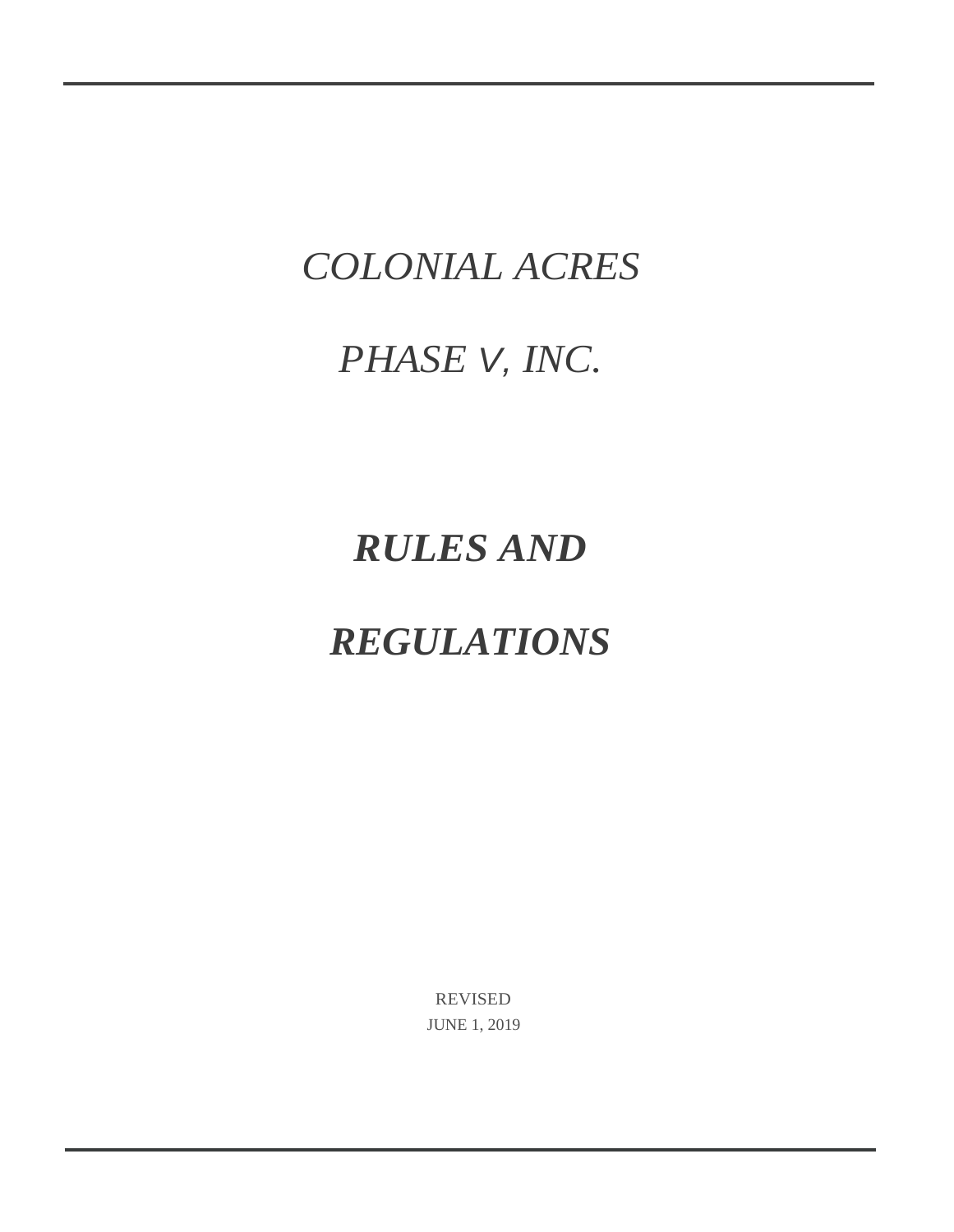# **Table of Contents**

| Page $(s)$                                                                                                                                             |
|--------------------------------------------------------------------------------------------------------------------------------------------------------|
| Section I Introduction and Other Important Information:                                                                                                |
|                                                                                                                                                        |
|                                                                                                                                                        |
|                                                                                                                                                        |
|                                                                                                                                                        |
|                                                                                                                                                        |
|                                                                                                                                                        |
|                                                                                                                                                        |
|                                                                                                                                                        |
|                                                                                                                                                        |
| Section II Buildings and Grounds:                                                                                                                      |
|                                                                                                                                                        |
|                                                                                                                                                        |
|                                                                                                                                                        |
|                                                                                                                                                        |
|                                                                                                                                                        |
|                                                                                                                                                        |
|                                                                                                                                                        |
|                                                                                                                                                        |
|                                                                                                                                                        |
|                                                                                                                                                        |
|                                                                                                                                                        |
|                                                                                                                                                        |
|                                                                                                                                                        |
| $\sim$ 1.6 $\pm$ 1.7 $\pm$ 1.7 $\pm$ 1.7 $\pm$ 1.7 $\pm$ 1.7 $\pm$ 1.7 $\pm$ 1.7 $\pm$ 1.7 $\pm$<br>$D_{\text{new}}$ $D_{\text{new}}$ $D_{\text{new}}$ |

**Table of Contents (Cont'd)**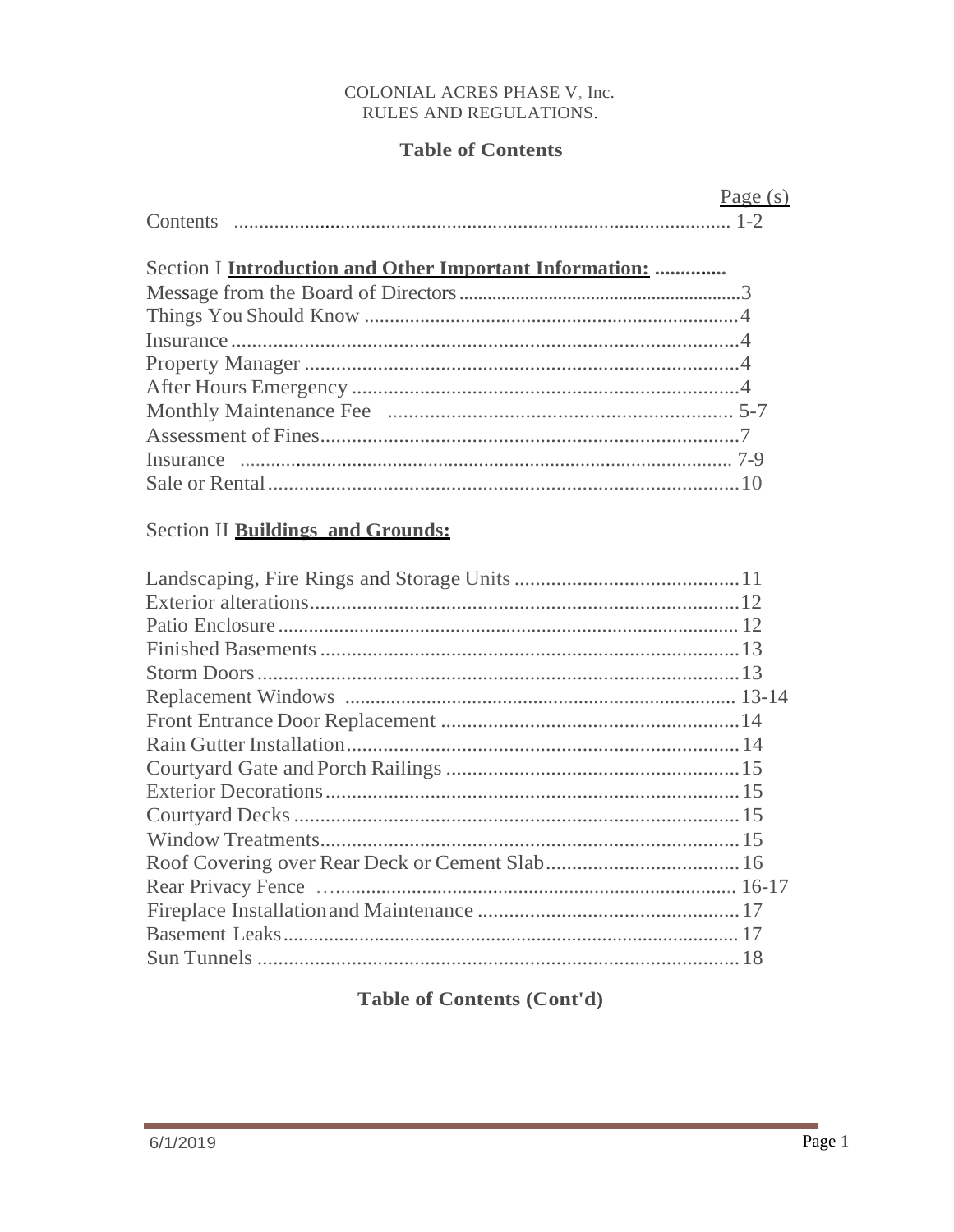## Section III Miscellaneous:

## Section IV Clubhouse:

# **Section V Approval Forms** Satellite Dishes and Other Exterior Send or Receiving Devices ...........35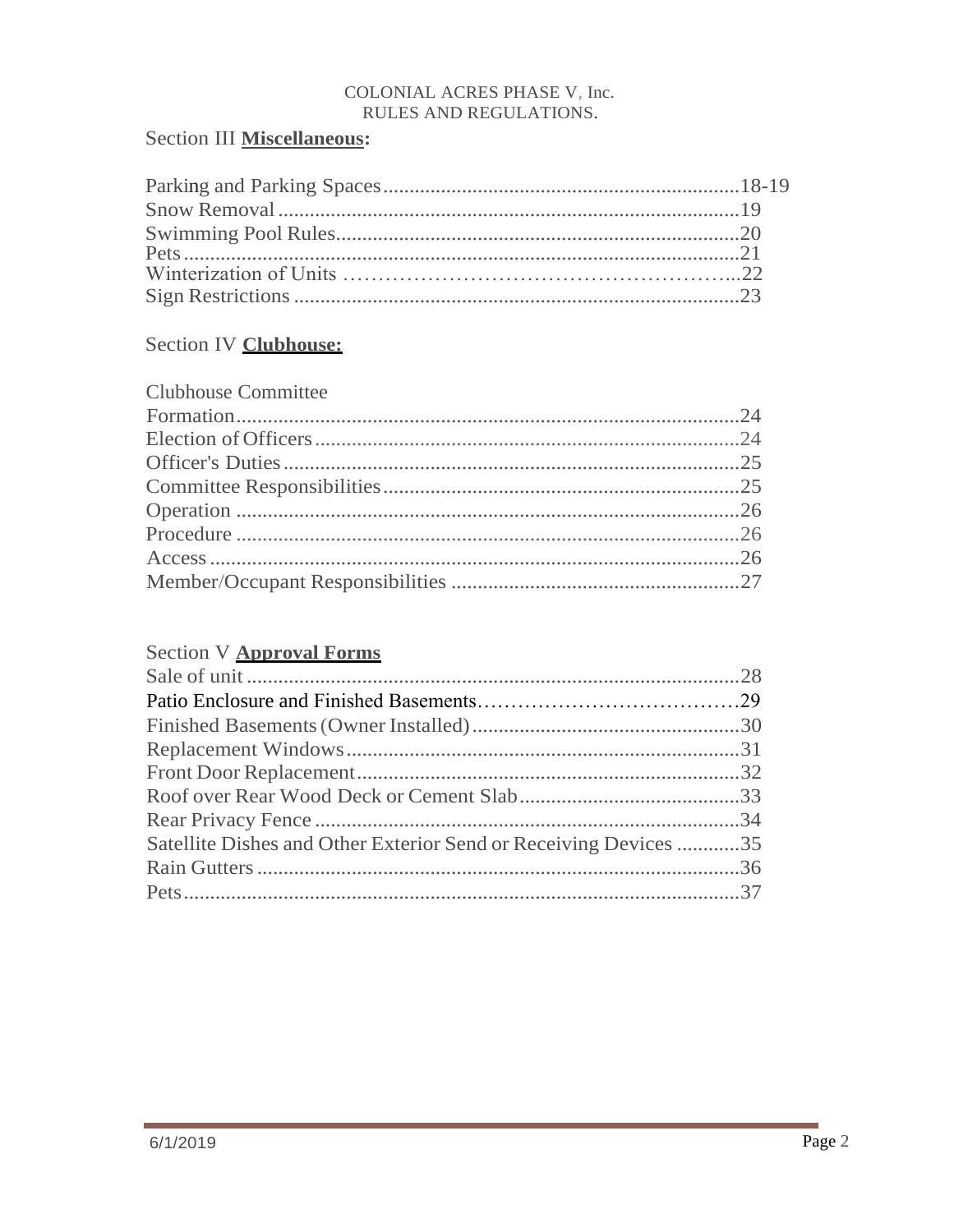## Section I **Introduction and Other Important Information**

Dear Member /Occupant,

This booklet contains information on established rules, regulations and procedures. These rules are subject to change from time to time. You will be notified of any changes or additions in procedure through the monthly newsletter or by direct mailing or direct delivery.

The Colonial Acres Cooperative Complex is private property and as such the city of South Lyon has no authority to set rules and regulations.

## *Please review the monthly newsletter for any such changes or additions and add such notices of change to this booklet.*

The Board of Directors can' t keep you informed if you do not read the notices. Failure on the part of the Member/Occupant to heed this information could cause the Member/Occupant unnecessary expense and/or charges to their maintenance fee.

Should the Member/Occupant wish to do anything to the outside of their unit that is not covered in this booklet, the Member/Occupant should contact the Property Management Office for advice or attend the monthly Board of Director's meeting.

The Board of Directors and Property Management Company have prepared this booklet, but do not accept responsibility for informing the Member/Occupant of each and every circumstance that could come about. If the Member/Occupant is unsure of some rule they should contact the Property Management Office, or attend monthly Board of Director meetings or contact other knowledgeable sources; such as a licensed insurance agent for questions that such a source specializes in.

The cooperation of each Member/Occupant in following these Rules & Regulations is the foundation of a well maintained, enjoyable and peaceful use of all the facilities at Colonial Acres for all Member/Occupants.

## **FIREWORKS ARE NOT ALLOWED ON THE PROPERTY.**

Thank you for your cooperation.

## **The Board of Directors Colonial Phase V, Inc**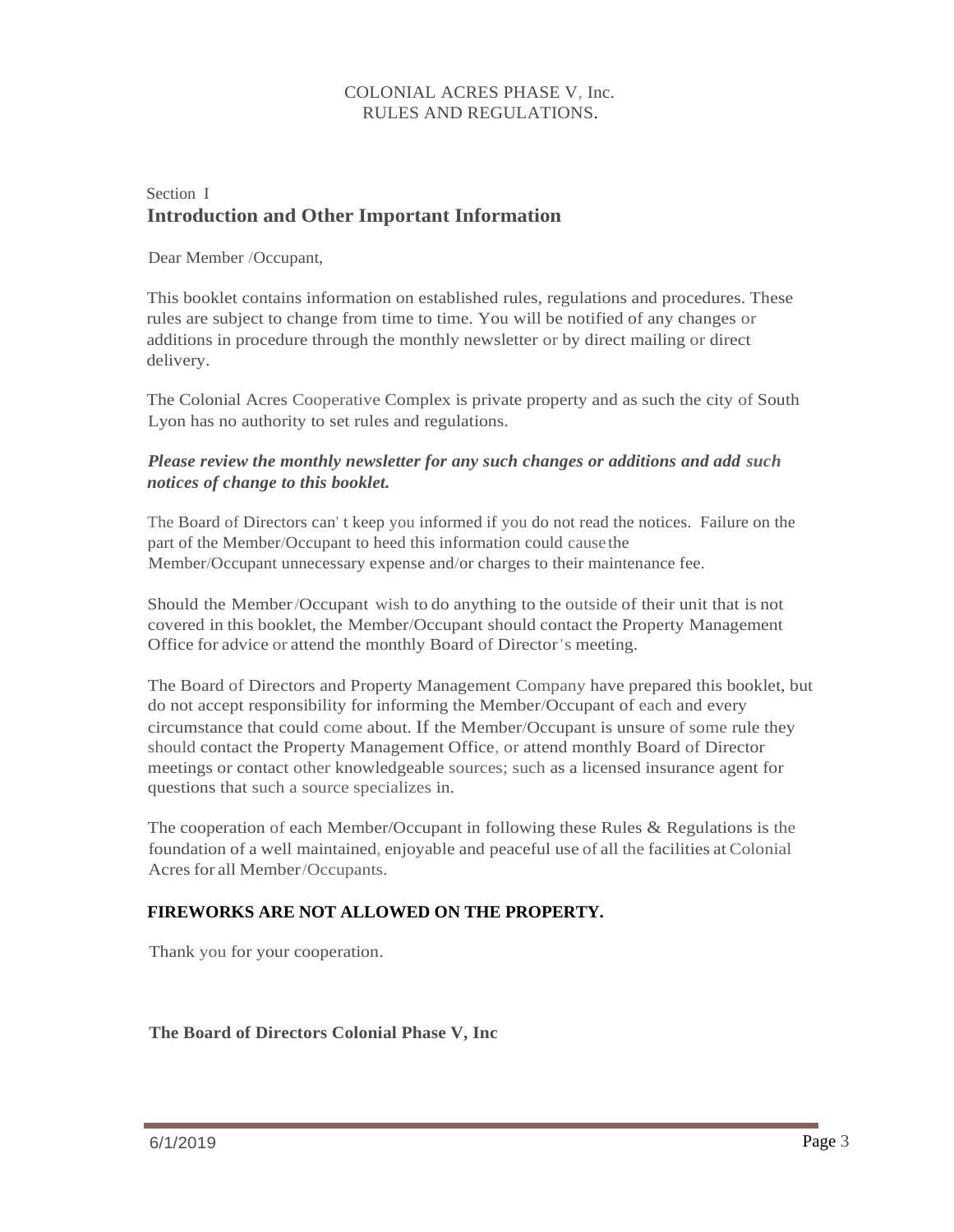## Section I Introduction and Other Important Information

These Rules and Regulations are an important part of each homeowner's files

Things You Should Know:

We are aware that the size of this brochure can be somewhat overwhelming. However, we ask everyone to review these which include highlights of areas that you should read in order to protect yourself.

Be informed!

<span id="page-4-0"></span>Insurance: We have two kinds of insurance.

- CA Phase V Major Policy. This is the policy on our buildings and property (the ground they are built on). This Policy has a \$10,000 deductible.
- Homeowner's Policy. This is the policy that each of us, individually, should carry and covers all personal belongings as well as any additions individuals add on to their unit such as Sunrooms, Finished Basements, Central Air Conditioning etc. Don't forget to add Flood Protection and Assessment Fees. If you have questions, contact your Insurance Agent.

Be Protected!

## The current Property Management Company and their phone numbers are listed in the monthly newsletter.

If there is no answer, please leave the following information:

- Name of Property you are calling from, i.e., Colonial Acres Phase V
- Your name
- Your building and unit number
- Your phone number
- A brief description of the problem

Any request for emergency service after 5:00PM or on the weekends you MUST call the AFTER HOURS EMERGENCY NUMBER LISTED IN THE MONTHLY NEWSLETTER.

What constitutes an Emergency? Fire - Call 911 first Leaking Hot Water Tank No Heat Flooding of a unit Water Main Break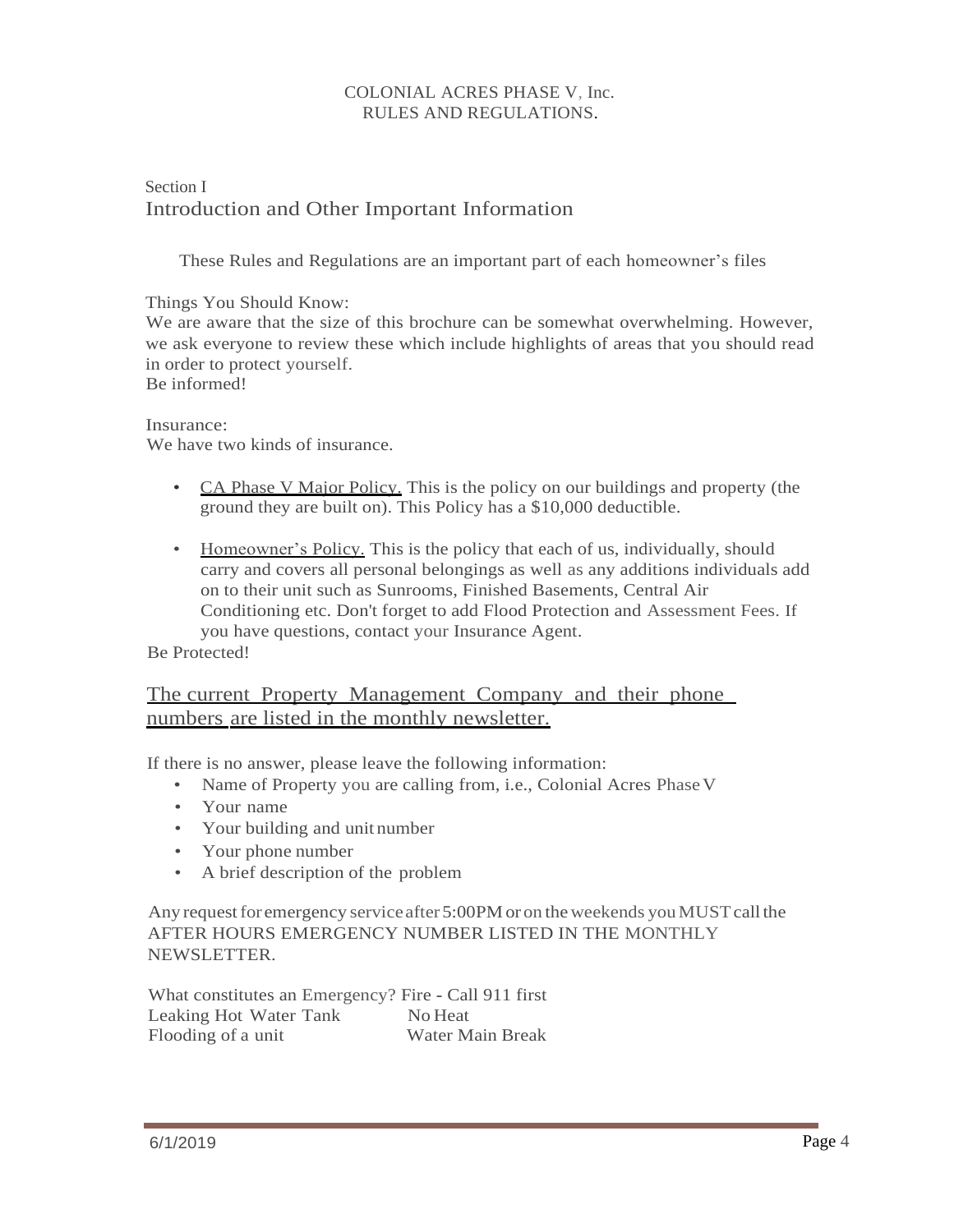## Section I **Introduction and Other Important Information**

## **Maintenance Fees:**

Maintenance Fees paid by check must be written to **Colonial Acres Phase V** and include your building and unit number. **They should be mailed to the Management Company or dropped in the box at the clubhouse.**

Your monthly maintenance fee includes, but is not limited to the following:

## **Lawn Care:**

Mowing, fertilizing and weed control, dead shrub replacement and underground sprinkler maintenance.

## **Snow Removal:**

See details Section III of this booklet.

## **Boilers, Furnaces and Hot Water Heaters:**

Cleaning of boilers and furnaces is included. For repair and or replacement of boiler,

furnace or hot water heater, please call the Property Management Office.

## **Insurance:**

Building insurance is included. See details on page 7 and 8 in this Section

*Basement Wall Crack Repair:*

See details Section II in this booklet.

*Exterior Maintenance:*

All exterior maintenance is included; painting, roof repair or replacement, cement and asphalt. These repairs are done at the Board of Directors discretion. If you have a concern, call the Property Management Office for service. Maintenance coverage can be void due to Member /Occupants neglect or damage caused by the Member/Occupant. Windows are not covered under the maintenance agreement. See details in Section II of this booklet.

## **Trash Pick-up, Water and Sewer:**

Trash and recycling are picked up on a weekly basis. Water and sewer charges are included in the monthly fee. Please be conscious of use of water as this will be reflected in Phase V's quarterly water and sewer charge.

#### **Trash Pickup Schedule:**

Pick up day is Monday. The pickup begins early in the morning. Containers only may be placed at the curb on Sunday evening after 6:00 PM. Plastic bags should only be put out on Monday mornings. If bags have to be put out Sunday evening a tablespoon of ammonia in the bag will discourage critters from getting into the plastic bags.

Should Monday fall on a holiday, trash will be picked up the following day. Trash in cardboard boxes, stones, broken cement etc., will not be accepted.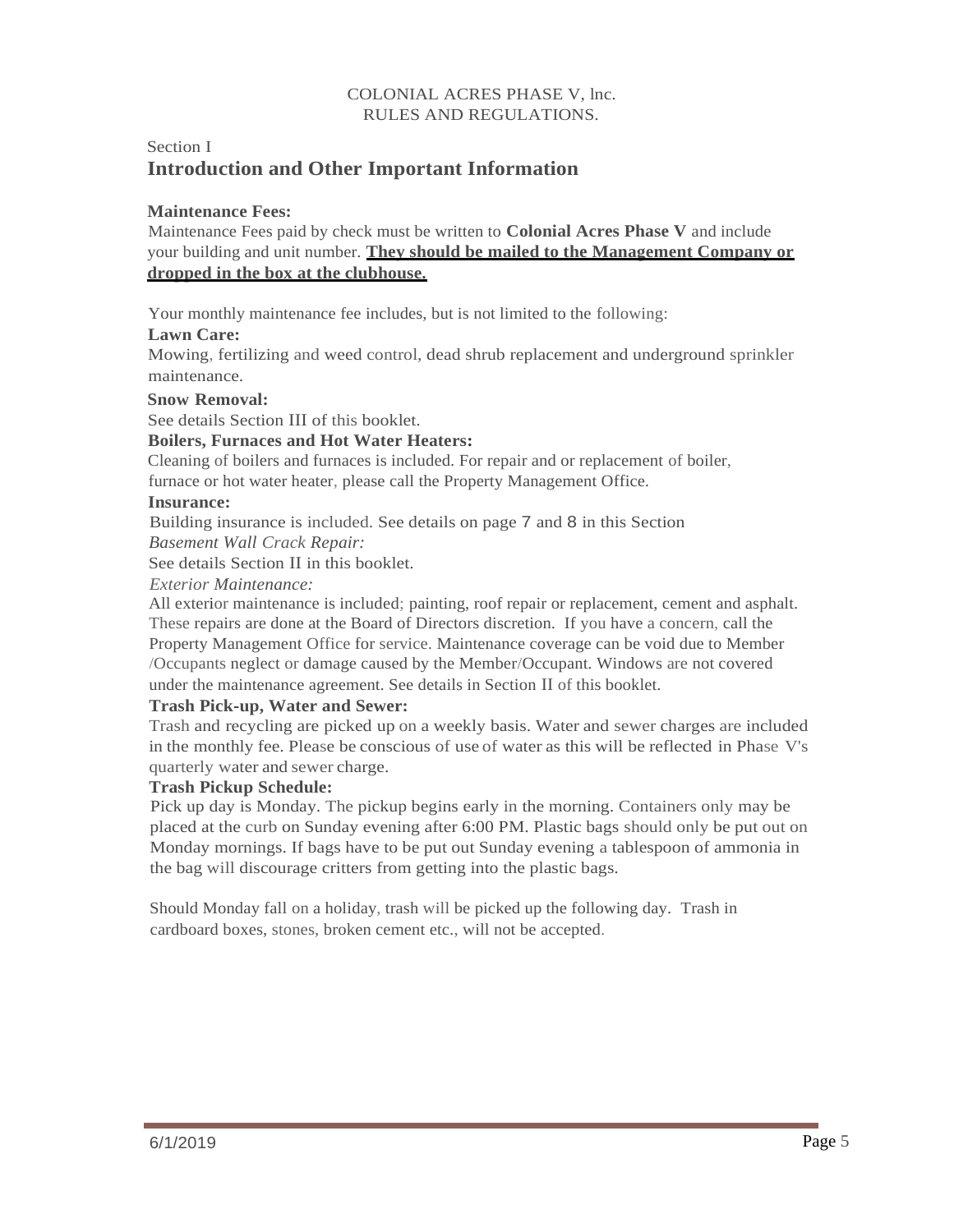## Section I **Introduction and Other Important Information**

#### **Maintenance Payments:**

Member /Occupant maintenance payments are due the 1st day of each month. Maintenance payments received at the Property Managers office or placed in the drop box after the  $10<sup>th</sup>$  day of the month will be subject to a late fee.

Member/Occupants will not receive any type of coupon book.

Make Payment to: Colonial Acres Phase V, Inc. Mail to C/0 the Management Company at the address shown in the monthly newsletter.

Payments may also be put in the Drop Box at the Phase V Clubhouse located in the entry hall next to the sign in book. Be sure to include your building and unit number on your check. Our property Manager may also offer "Automatic Debit" payment for monthly maintenance fees. For more information, contact the Property Manager.

## **Maintenance Fees Cover**

| Expenses:                            |
|--------------------------------------|
| Maintenance Expenses                 |
| Maint. & Repair Supplies             |
| Maintenance Contract                 |
|                                      |
| Personnel Expenses:                  |
| Work Comp Insurance                  |
|                                      |
| Utility Expenses:                    |
| Electric (individual usage excluded) |
| Water & Sewer                        |
|                                      |
| <b>Land Lease</b>                    |
|                                      |
| Insurance:                           |
| Property & Liability                 |
|                                      |
|                                      |
| Reserve:                             |
| <b>Operating Reserve</b>             |
|                                      |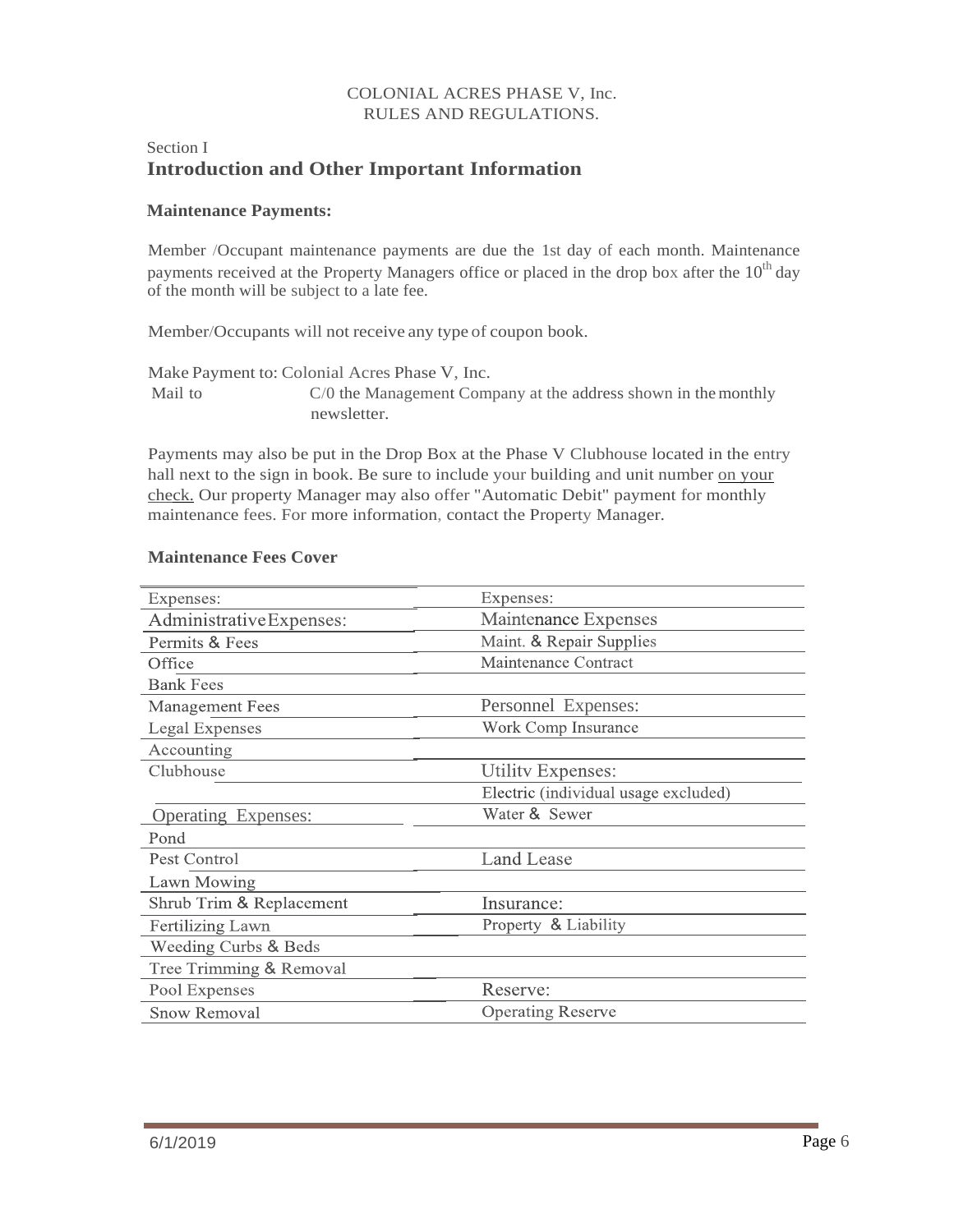## Section I **Introduction and Other Important Information**

## **Pest Control:**

The cooperative has a contract with a pest control company. This coverage is primarily limited to insect and rodents on the inside of the Member/Occupants unit. If you have a problem, contact the Property Managers at the number listed in the monthly newsletter.

## NOTE:

Residents must not feed Geese, Ducks, Cats, Dogs, Skunks, Raccoons, Opossums and or other animals. Violators will be subject to the Assessment of Fines procedure located in the Rules & Regulations Miscellaneous Section.

## **Land Lease:**

Refer to your lease agreement if you have any questions.

## **ASSESSMENT OF FINES:**

- 1. The violation by any Member/Occupant or guest of any of the provisions of the Bylaws or the Rules and Regulations of Colonial Acres Phase V, Inc. shall be grounds for the assessment of monetary fines by the Board of Directors.
- 2. The procedure to levy fines for such violations will include advance written notice, of the nature of the violation, to the Member/Occupant plus an opportunity to present evidence in defense of the alleged violation at the next board meeting. The Board of Directors shall give the Member/Occupant written notice of the date, time and location of the meeting.
- 3. After the above appearance, or by default by the Member/Occupant, the Board of Directors shall decide by majority vote, whether a violation occurred.
- 4. Although no fine shall be levied for the first violations, continued or subsequent violations will result in fines of \$25.00, \$50.00, and \$100.00 as the violations continue.
- 5. Fines must be paid along with the regular monthly maintenance fee at the first of each month. Failure to pay the fine will subject the Member/Occupant to court action for recovery of such funds, late fees, plus the cost of the proceeding and reasonable attorney fees.

#### **Insurance on Additions to the Member/Occupant's Unit:**

The Cooperative maintains a comprehensive fire and windstorm type insurance policy covering all buildings in the Cooperative. The premium is paid from your monthly maintenance payments.

The policy covers only your basic unit, not Patios or Basement Improvements and Other Structural Additions to your unit. Also, this policy DOES NOT COVER: your furniture, carpeting, draperies and other personal items. The Master Policy does not cover floods. You may purchase flood insurance on your policy if you wish. The Master Policy carries liability insurance, but you must also carry liability insurance on your individual policy.

Please check your own "contents" insurance policy to determine if you have adequate specific coverage for additions to your unit. An Insurance work sheet is on the next page.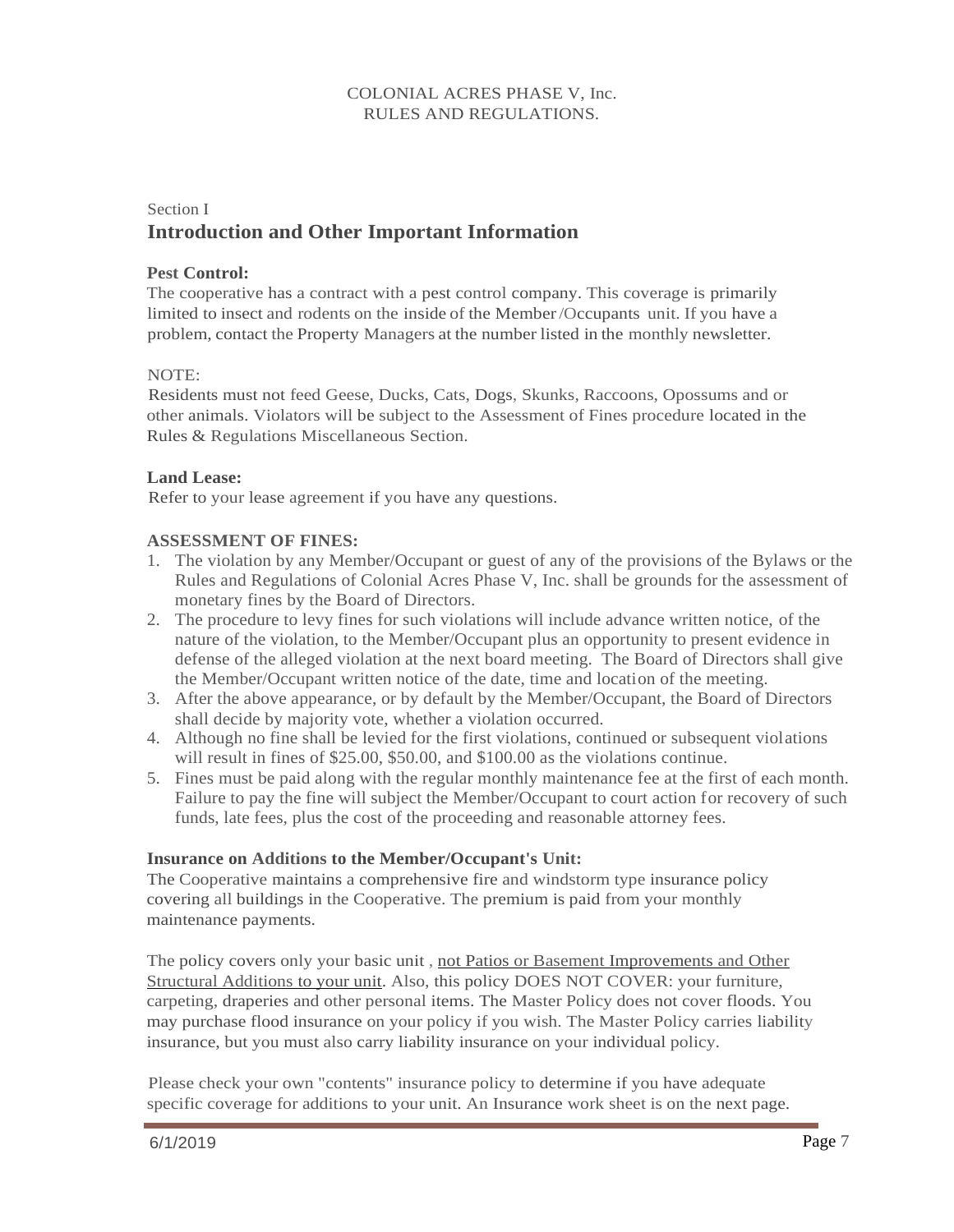The deductible on the Master Policy is \$5,000 in most claims this deductible will be charged to the Member/Occupant who has a claim. You should request that your individual policy includes Loss Assessment Coverage; this coverage will pay the \$5,000 deductible down to your individual deductible that you have selected. Loss Assessment Coverage can cover other types of special assessments also.

The Board of Directors and the Property Management Company are not licensed insurance agents. Therefore, your agent should review the Articles of incorporation of Colonial Acres Cooperative Phase V, Inc. and the By-Laws to ensure that you have adequate coverage.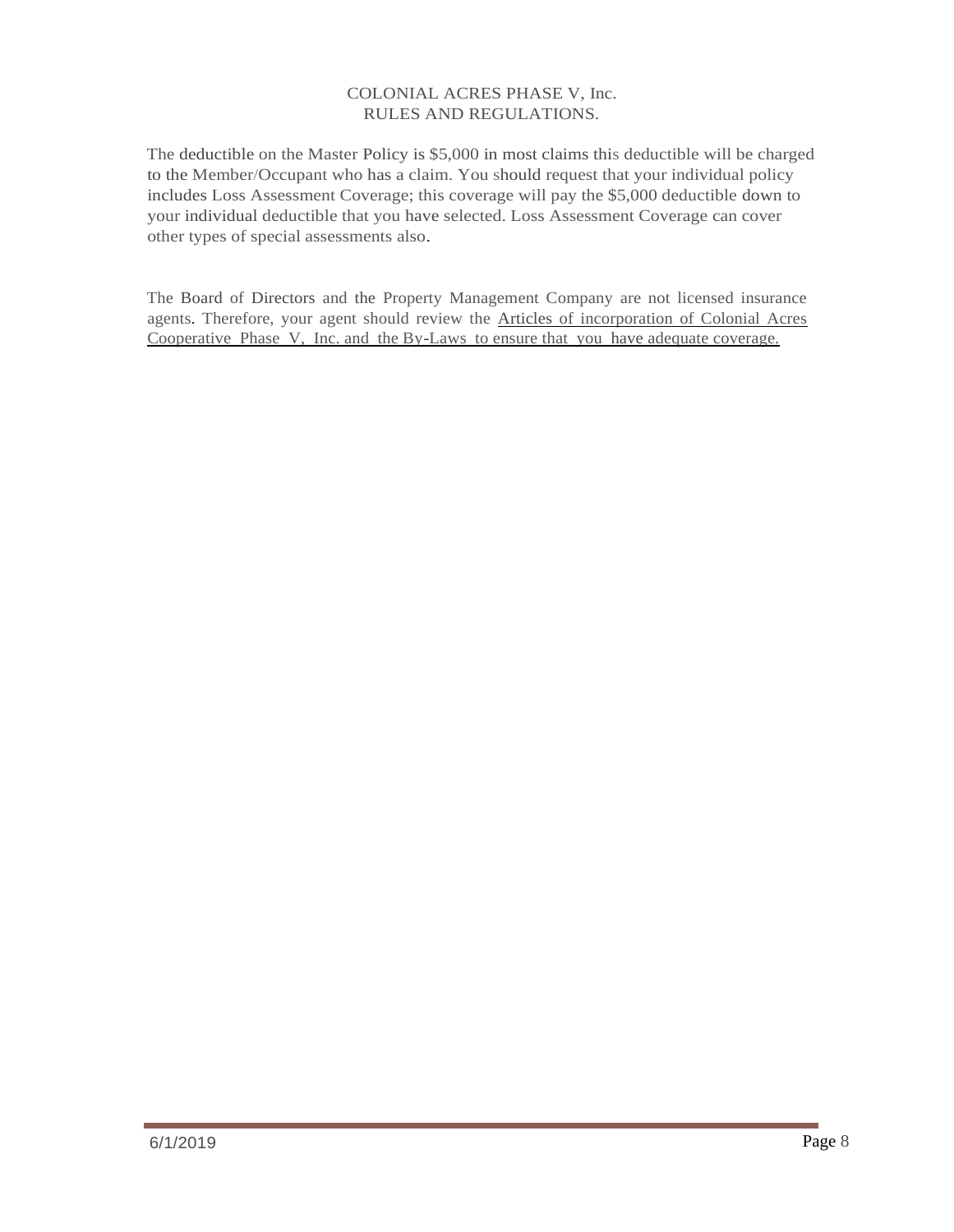## Section  $\Gamma$ **Introduction and Other Important Information**

## **INSURANCE WORKSHEET:**

Colonial Acres Phase V, Inc. has a master insurance policy that will cover your unit to the basic cost. **NO OPTIONAL ITEMS ARE COVERED UNDER THE MASTER POLICY.** The master policy also carries liability insurance for the cooperative. This insurance is included in your monthly maintenance fees.

The following are items that you will need to insure :

#### **DWELLING & IMPROVEMENTS:**

| FLOOR COVERING (Carpet, vinyl, wood etc) |  |
|------------------------------------------|--|
|                                          |  |
|                                          |  |
|                                          |  |
|                                          |  |

\*You may have received free optional items when you purchased your Unit, these need to be covered under your own insurance policy.

PERSONAL CONTENTS your insurance agent will help you determine the amount. LIABILITY INSURANCE your insurance agent will help you determine the amount.

| <b>FLOOD INSURANCE</b> | Flood insurance IS NOT COVERED UNDER THE MASTER           |
|------------------------|-----------------------------------------------------------|
|                        | POLICY. If you want flood insurance, speak with your      |
|                        | insurance agent.                                          |
| WATER DAMAGE           | It is recommended that you obtain additional coverage for |

water damage caused by broken pipe, sewer back up and basement wall leaks etc.

LOSS ASSESSMENT COVERAGE

The deductible on the master policy is \$5,000. IN MOST CLAIMS, THIS DEDUCTIBLE WILL BE CHARGED TO THE UNIT OWNER(S) WHO HAS FILED A CLAIM. You should request that your individual policy includes LOSS ASSESSMENT COVERAGE. This coverage will pay the \$5,000 deductible down to your individual deductible that you have selected. PLEASE VERIFY THIS INFORMATION WITH YOUR INSURANCE AGENT.:

• If you did not buy the unit new, find out what the original purchaser was charged for the unit and what optional items were included.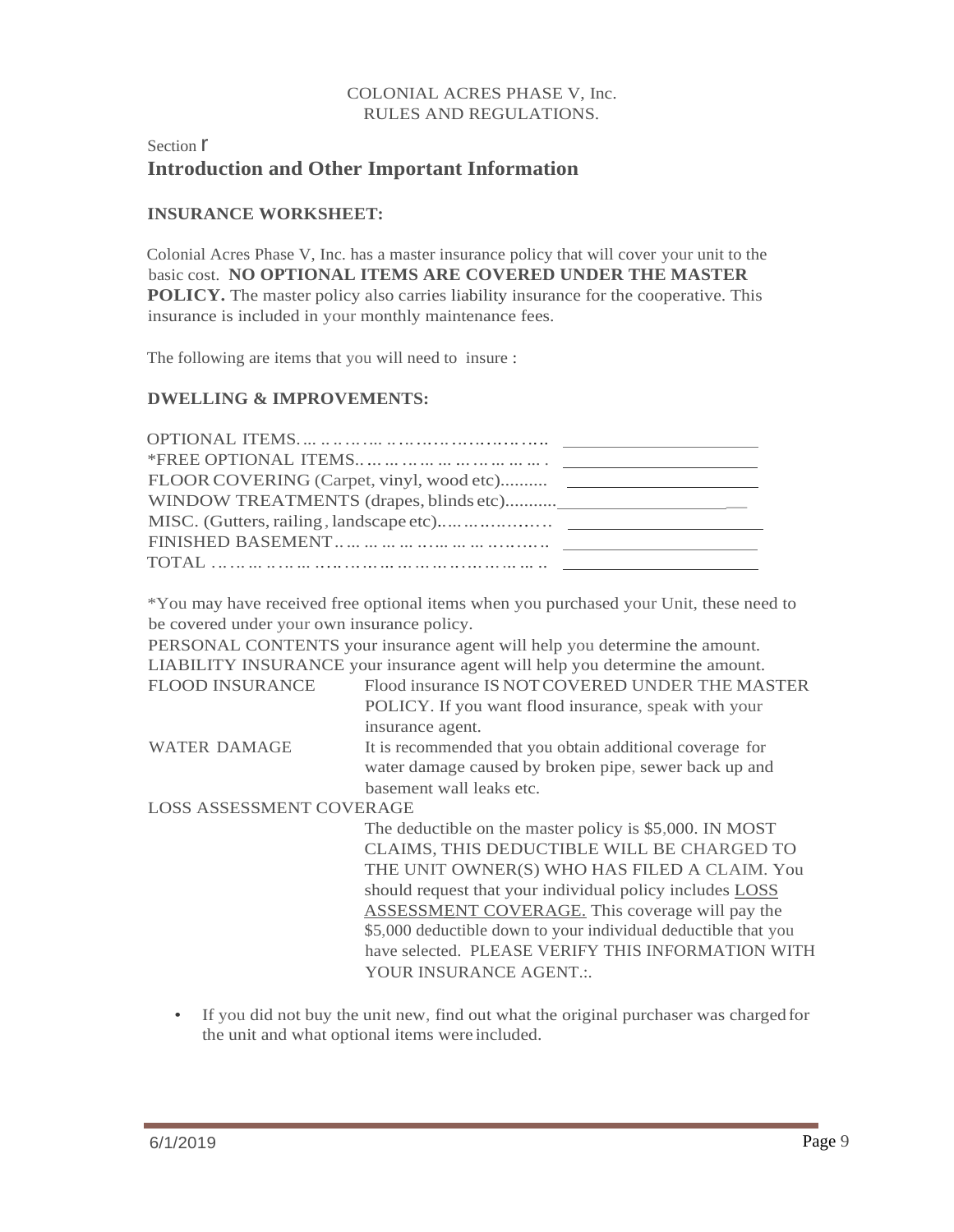## Section I **Introduction and Other Important Information**

## **Sale and Rental of Units: Requirements for Sale and/or Rental of a Member/Occupant unit:**

- The Member/Occupant must immediately notify the Property Management Office in writing of their intention to sell or rent their unit. This document must include the proposed price and terms of the sale or rental. **A form is included in Section V of this booklet.**
- Mail your notification of sale or rental to the Property Management Office or place the document in the drop box at the Clubhouse.
- The Cooperative Corporation has the first right to purchase the Member /Occupant unit at your price and terms within 30 days. Should the Cooperative Corporation decline their first right to purchase, the Member/Occupant may sell their unit either as " For Sale by Owner" or list with any Realtor of the Member/Occupants choice. **Should there be a change in the proposed price or terms of sale the Member/Occupant MUST notify the Cooperative Corporation in writing of such new terms.**
- After the Member/Occupant has sold their unit they must contact the Cooperative Corporation through the Property Management Office.

Rental of a unit requires that the tenant be approved as if they are a qualified Member/Occupant by the Cooperative Corporation. For *unit rental; refer to Articles of Incorporation, Article XVI(C)*

For full requirement upon selling your unit refer to the By-Laws and Articles of Incorporation particularly the following:

By-Laws:

- Article I, Section 3 through 5
- Article III, Section I through 6
- Article IV, Section I and 2 Articles of Incorporation:
- Article XV, a through f
- Article XVI, a through c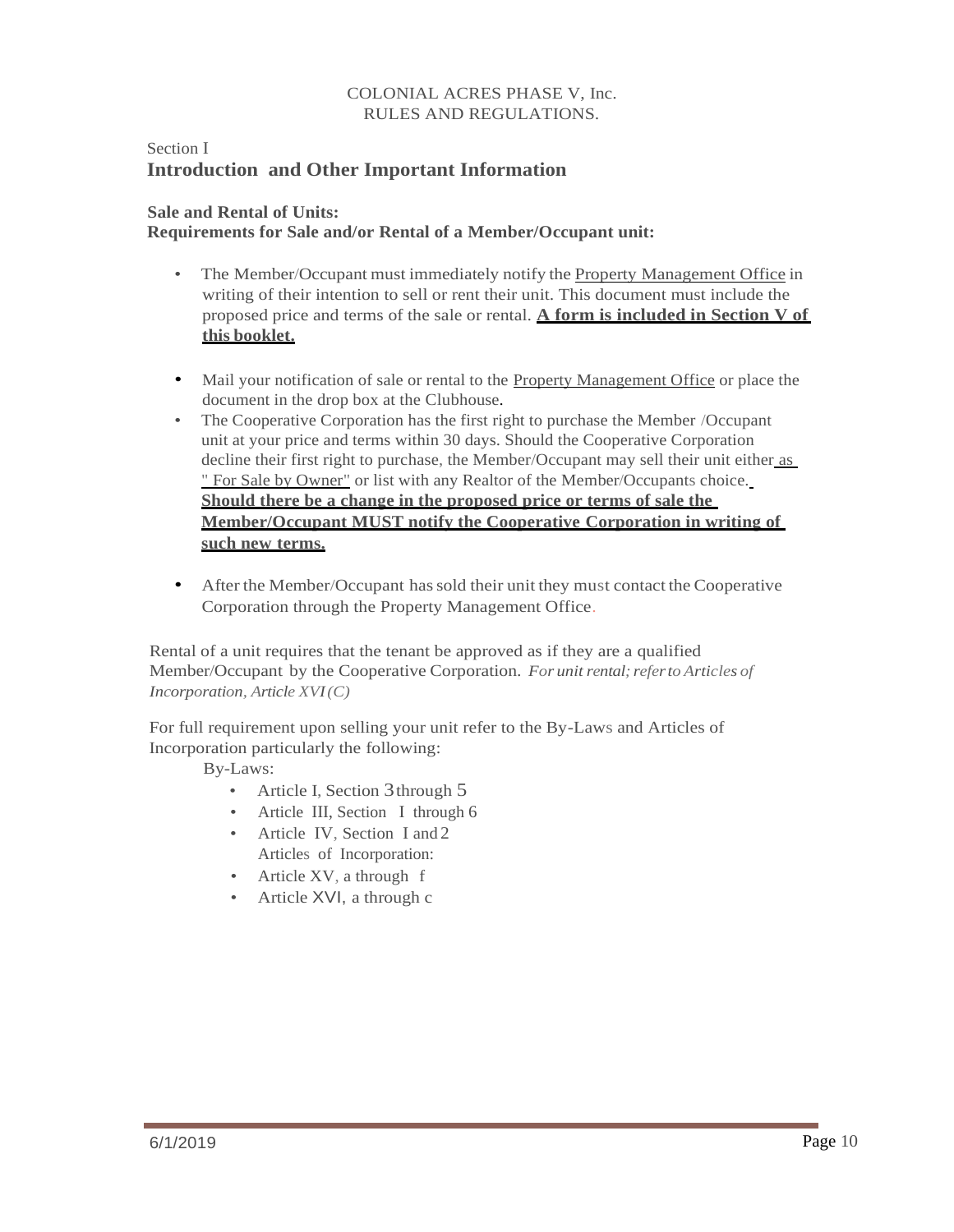#### Section II

# **Buildings** &**Grounds**

## **Landscaping:**

## **Planting Areas:**

Courtyard and rear planting must be landscaped within 1 year of closing.

## *Flags:*

No standalone flagpoles are allowed. A removable flagpole is allowed. The flagpole can be no higher than the eaves of the building.

## *Trees in Courtyard:*

Trees in the courtyard are allowed, however they must be a dwarf-type with a maximum height no higher than the eaves of the building. When planting trees and shrubs, there should be a reasonable distance from walls, fences and sidewalks. Member/Occupants are responsible for damage caused by roots or branches to walls, fences and sidewalks.

## *Courtyard Landscaping:*

Plantings within the courtyard walls or fences, hidden from view of the street are for the Member/Occupant to decide. Plantings may include shrubs, annuals, perennials, vegetables and ground cover in bedding areas. Decorative stones, patio blocks, decks, small statues and figurines are allowed. Bare dirt or wood chips as a ground cover except for bedding areas are not allowed. All areas within the courtyard are to be kept weed free. Creating mounds of dirt along courtyard walls or fences is not allowed because dirt will damage wood and brick. *Fire Rings:*

Portable fire rings are allowed but they must be at least 30 feet from any structure when in use. A working fire extinguisher must also be present.

## *Storage Units:*

Storage units may be installed in the courtyard; however, it must be removable in order to access courtyard walls, or fences. Storage units may not exceed the height of the courtyard wall or fence. Rubbermaid types are recommended. Trash containers must be kept in the front courtyard or inside the unit.

## *Rear Planting Area:*

This is the area next to your rear patio/patio enclosure or deck that is not covered with sod. No wood chips, decorative bark, artificial flowers or statues are allowed. Flower or other bedding in these areas are allowed. The Member/Occupant is responsible for maintaining this area at all times. Concrete may not be poured in this area. The only items allowed in the rear landscaped area are BBQ grills, outdoor furniture and bicycles. A storage chest, bench 24" x 48"x24" deep is also allowed in the rear planting area. This area may not be used for storage of gardening supplies, trash or trash cans etc.

## *Landscaping of Common Areas:*

These are any and all areas other than the front courtyard and rear landscaped areas defined above. Member/Occupants may not do any landscaping in common areas without written consent from the Board of Directors. A diagram indicating the location and measurements must be included in the written request. Red, brown and tan rocks are allowed for the planting area in front of the courtyards.

## *Special Planting:*

After obtaining permission from the Board of Directors to plant in common areas, you are required to maintain these plantings. This includes trees as well. Should a Member /Occupant sell their unit the maintenance responsibility forthese planting s are passed on to the new owner. It is the Member/occupant' s responsibility to inform the new owner of their responsibility.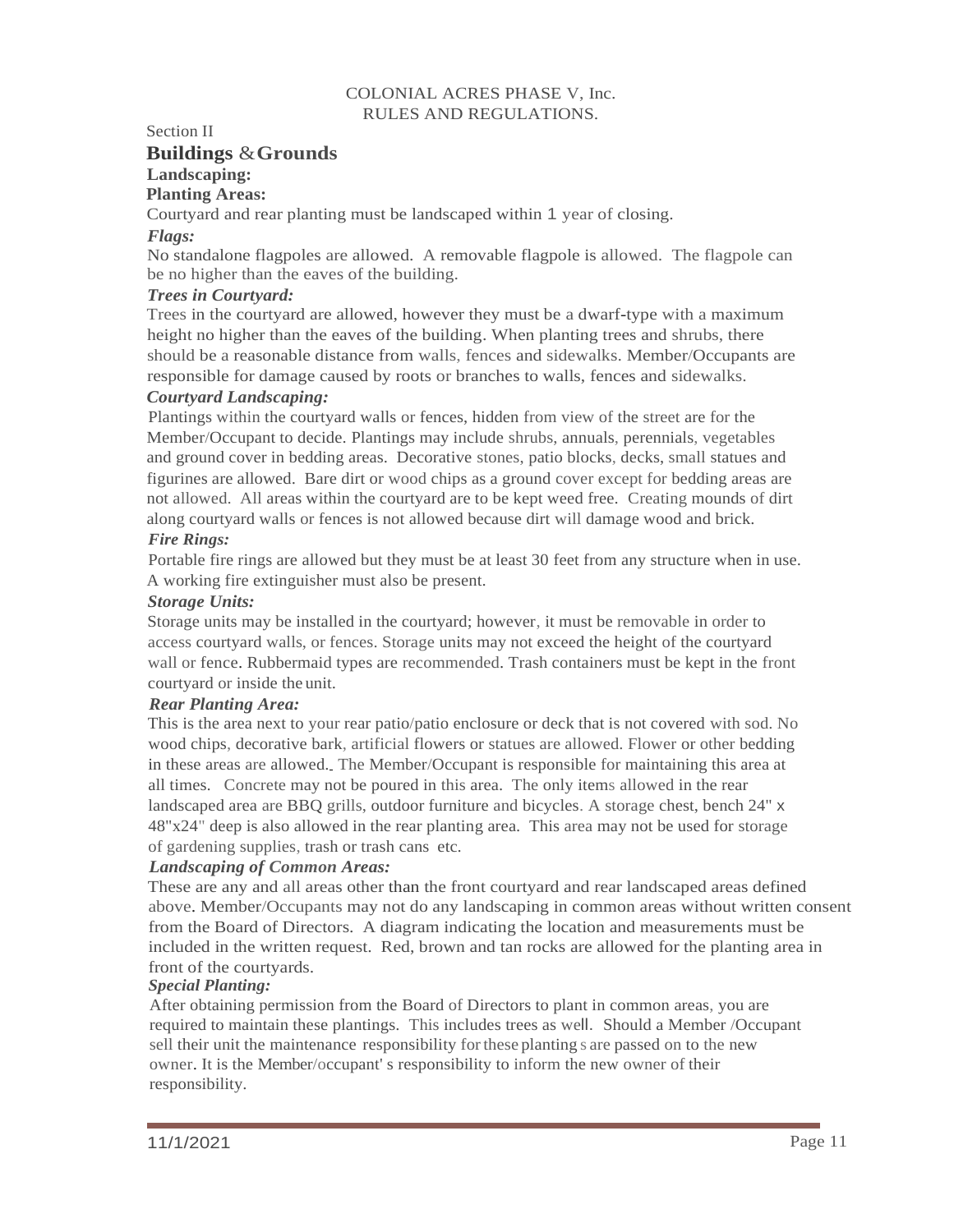## Section II **Buildings** & **Grounds**

## <span id="page-12-0"></span>**Exterior Alterations:**

Any exterior alterations (unless provided within these Rules and Regulations) are strictly prohibited. There are no exceptions to these rules.

Should any items attached to the exterior of buildings, courtyard walls or fences cause damage, it will be the Member/Occupant' s responsibility to repair such damage.

In the event that any items need to be removed to make necessary repairs, painting etc., that are the Cooperatives responsibility, it will be the Member/Occupant' s responsibility to remove such items.

Should the Board of Directors determine that any exterior items are offensive or not tasteful; the Board of Directors may require such items be removed, even if such items fall within these rules. This policy will be enforced by the Board of Directors as follows:

- Send a written notice to the Member/Occupant to correct the violation within 15 days.
- If the violation is not corrected within 30 days of receiving the written notice, the Board of Directors shall correct the violation and bill the Member/Occupant for any cost incurred by the Cooperative.

Failure to correct the **violation of any of these rules will result in a fine. See Assessment of Fines regulation located on page 26.**

## **Patio Enclosure/sunroom and Finished Basement:**

Patio enclosures and finished basements must be added to your own insurance policy. Talk with your insurance agent to determine the amount. Patio enclosures or any basement finishing may be contracted through a contractor of your choice, providing the following procedures are followed:

- All contractors must be licensed by the State of Michigan
- The contractor must supply a "Certificate of Workman's Compensation and Liability Insurance to the Property Management Office.
- The contractor must pull all necessary permits from the city of South Lyon. A final inspection copy must also be filed with the Property Management Office.
- The contractor must match the color of the exterior of the patio enclosure.
- Patio enclosure additions must conform to the existing patio enclosures; same style of windows, roof, siding and paint.
- An approval form must be submitted to the Property Management Office before work may begin.

## **Patio Enclosure/sunroom Maintenance:**

It isthe Member/Occupant's responsibility to maintain the roof, paint, caulking, windows, etc, on the patio enclosure at the same color and quality as the rest of the building.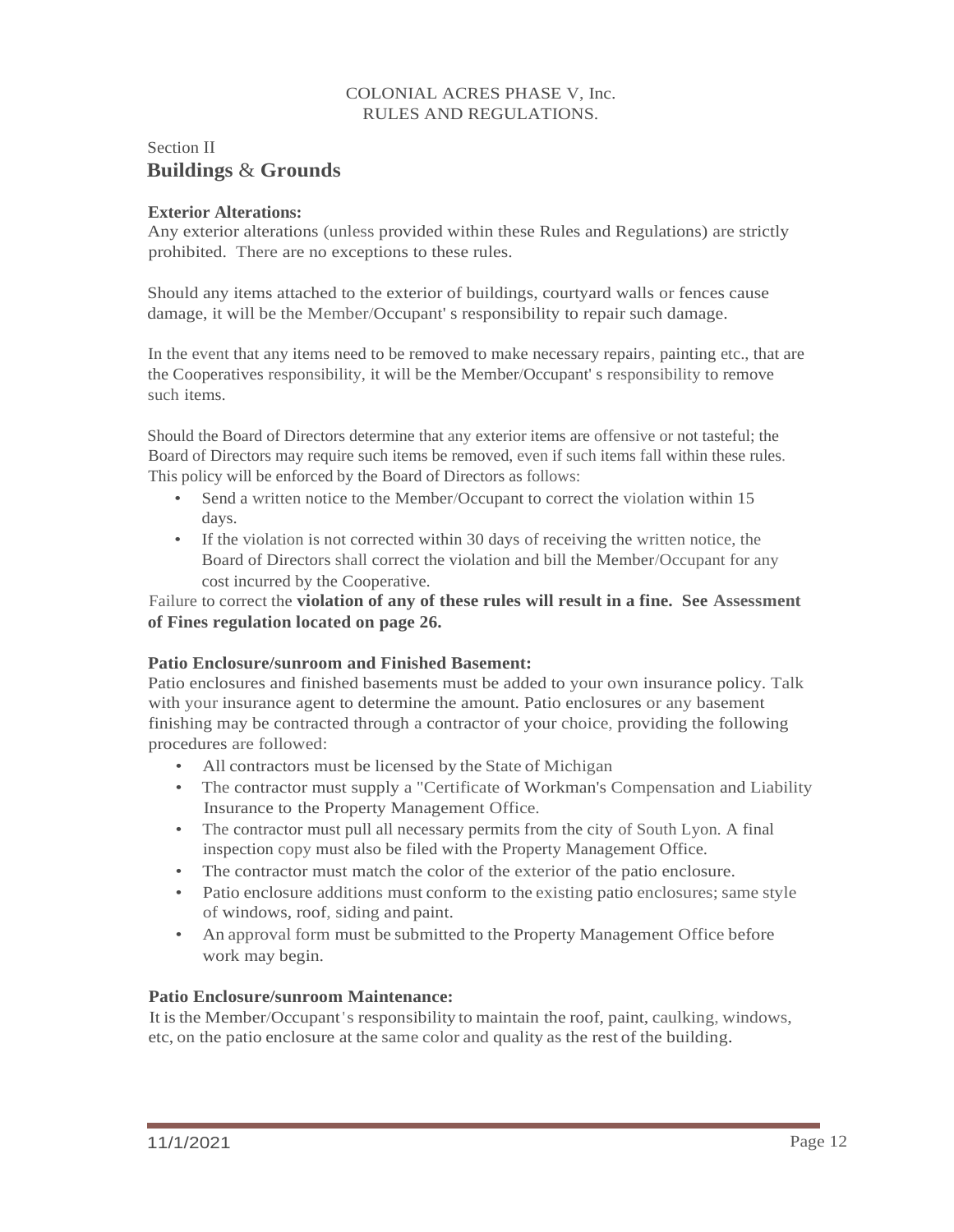## Section II **Buildings & Grounds**

## <span id="page-13-0"></span>**Finished Basements:**

The Member/Occupant may finish their own basement providing all proper permits have been drawn.

- **Electrical**
- Plumbing
- Rough carpentry
- Inspection by the city of South Lyon Building Department, a final inspection copy must also be filed with the Property Management Office.
- An approval form must be submitted to the Property Management Office before work may begin.

When the basement is finished, access must be provided to the inside shut-off valves for the front and rear outside faucets. Access must also be provided for plumbing in the floor truss area. Do not drywall the ceiling in the basement. Installed drywall in the ceiling limits access and can cause soot problems due to lack of air circulation. If drywall is installed and access is required for repairs, it will be the Member/Occupant's responsibility for the cost of removal and repair.

The aforementioned procedures have been established to protect the Member/Occupant and the Cooperative Corporation from lawsuits as a result of personal injuries and/or property damage.

## **Storm Doors and Storm Windows:**

Any style front storm door may be installed; however, the color must be as follows:

- Dark Brown wood buildings must install dark brown or a darker shade of tan.
- Light Brown wood buildings must install dark brown, ortan.
- Vinyl buildings must install either a darkershade of tan, cream or white.

## **Replacement Windows:**

Windows are the responsibility of the Member /Occupant. Before installing replacement windows, written approval is required from the Board of Directors.

The Board of Directors does not advocate the installation of any particular window manufacturer. That choice is strictly up to the member/occupant. The style of window (vertical slider, casement or bay) shall be at the discretion of the Board of Directors. All windows must meet ingress and egress codes of the city of South Lyon Building Department.

Replacement windows must fit the existing window opening and new window trim must not overlap the wood trim. Window color must meet the following criteria:

- Dark Brown wood buildings must install dark brown or a darker shade of tan.
- Light Brown wood buildings must install dark brown, ortan.
- Vinyl buildings must install either a darker shade of tan, cream or white.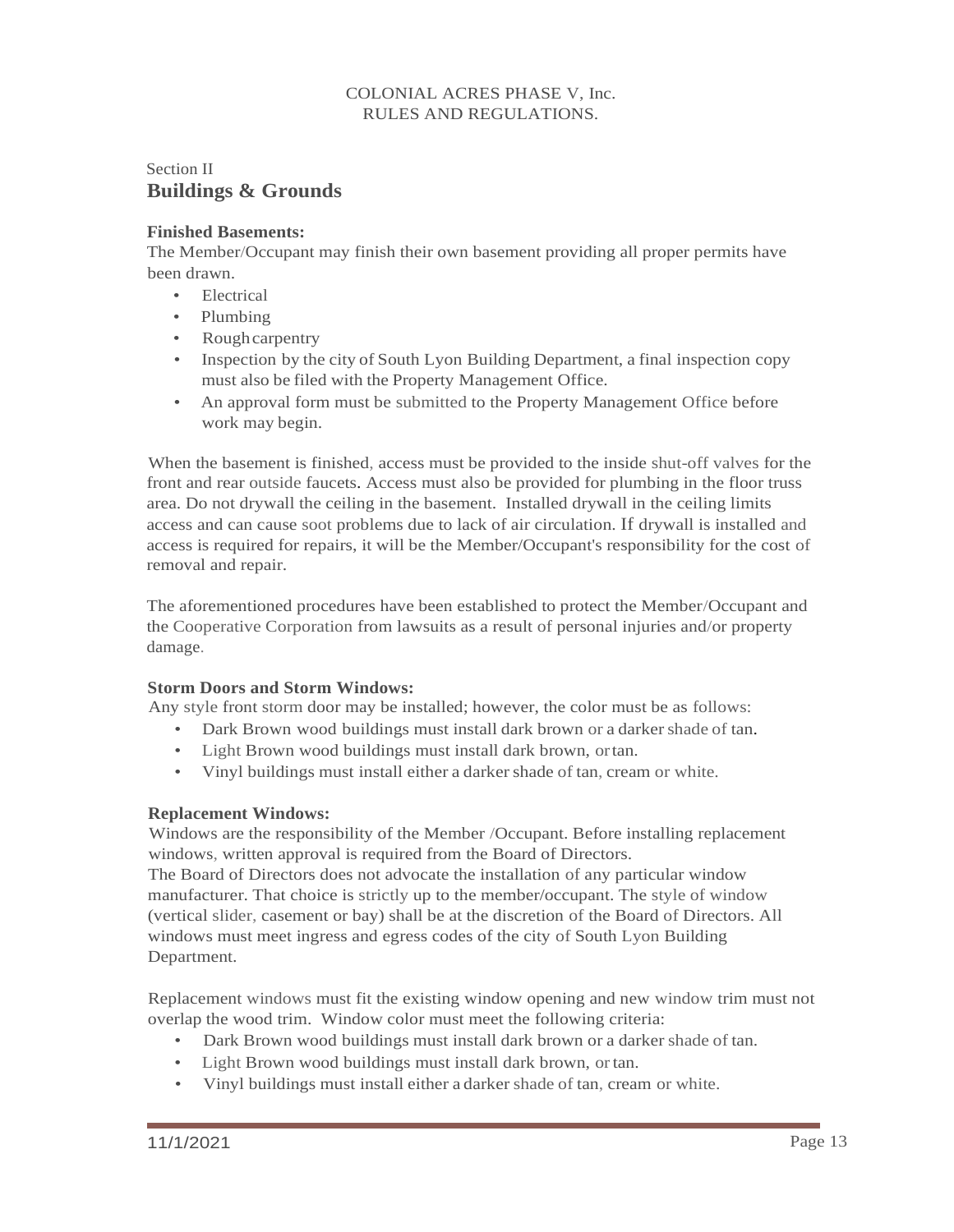## Section II **Buildings & Grounds**

## **Replacement Windows (Cont'd)**

Interior color is solely the choice of the member/occupant. Any damage caused to the building due to replacement windows is the Member/Occupant ' s responsibility. Glass block replacement of any window in the building, except the basement window is prohibited.

Upon completion of window installation, the member /occupant must contact the Property Management Office for final inspection. Installations that do not meet the specified criteria in the window form are the responsibility of the member/occupant to correct.

#### <span id="page-14-0"></span>**Front Entrance Door Replacement:**

Member/Occupants wishing to change their front door must adhere to the following requirements:

- The replacement door must be an **Exterior Door** and may be wood, fiberglass or metal.
- Exterior color must be as follows:
	- I. Dark brown wood buildings must install either dark brown or tan.
	- 2. Light brown wood buildings must install dark brown,tan.
	- 3. Vinyl buildings must install a light shade of tan, cream or white.
- Dead bolt locks may be installed on the front door. The member/Occupant must leave a spare key with a third party and notify the Property Manager's office about said person.
- A picture of the proposed new door must be submitted with the approvalform.
- An approval form must be submitted to the Property Manager's office before work may begin.

#### <span id="page-14-1"></span>**Rain Gutter Installation:**

Rain gutters may be installed on the Member/Occupant's unit; however, no holes may be cut in the siding or knock out of bricks to facilitate down spouts. Any damage to the building or grounds as a result of gutter installation will be the Member/Occupant ' s responsibility.

Gutters may not be installed until all landscaping is complete around the building. Gutters must match the color of the Member/Occupants building. If both affected

Member/Occupants agree, gutters may be installed on the roof of the two units entrance way. (Bus Stop) Down spouts should be run on the outside courtyard wall/fence and splash blocks should be used at the ends of the down spouts. An approval form must be submitted to the Property Management Office before work may begin.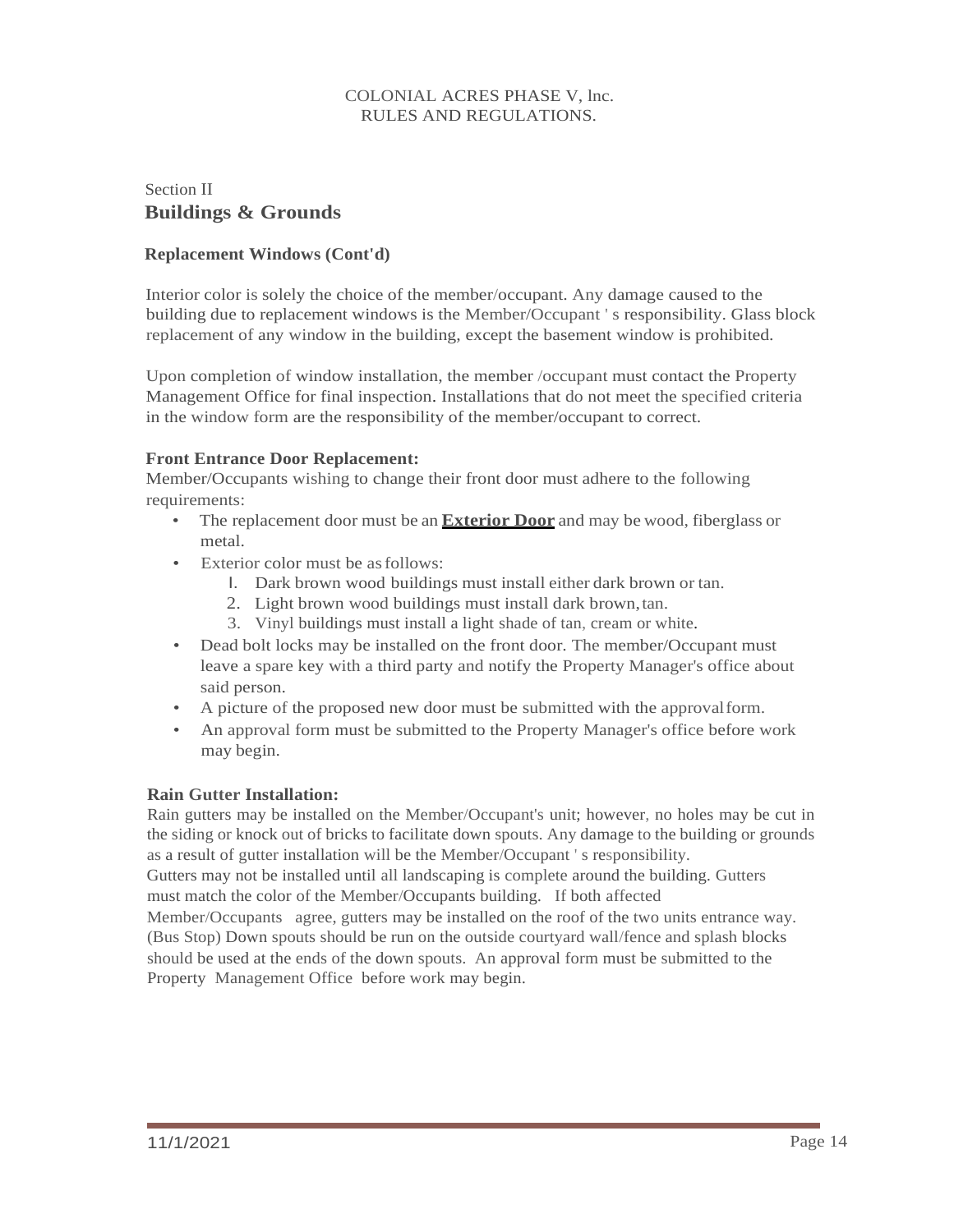## Section II **Buildings** & **Grounds**

## **Courtyard Gate and Porch Rail Installation:**

The member/occupant may install a gate at their courtyard entrance and a railing on the front porch of their unit. The gate and or railing may be of wood, iron, aluminum or composite material. Wood gate and railing installations are to be painted or stained to match the building color or be a natural wood tone. If using composite material, it must be as close to the building color as possible. The gate or railing using iron or aluminum material is to be painted in the following colors;

- Black
- Brown
- White
- Taupe

Gates and railing are to be kept in good repair by the Member /Occupant.

## **Exterior Decorations Attached to Buildings:**

Should either of the Member/Occupants, object to the entrance way items for any reason, none of the items will be allowed.

Decorations are allowed on the exterior of the unit, on the courtyard wal1 or fence facias and shrubs etc. The Member/Occupant's are responsible for any damage to the building structure. **NOTHING CAN BE ATTACHED TO THE VINYL SIDING.**

<span id="page-15-0"></span>**Courtyard Trash Storage: No** trash and/or trash containers can be stored in the busstop area.

## **Courtyard Decks:**

The Member/Occupant may build a deck within their courtyard however, when constructing the deck, they should allow for the deck boards to be removed to access the walls for paint and repair

## <span id="page-15-1"></span>**Window Treatments:**

The Member/Occupant is required to install " window treatments" on all windows in the unit with the exception of the enclosed patio, small basement windows, the front entrance door windows and windows beside the front entrance door within 3 months of final closing. There are no restrictions as to style or color. Window treatments are defined as; Draperies, Curtains, Shades, Blinds, Valances etc. Flags, blankets, sheets etc. *are not allowed.*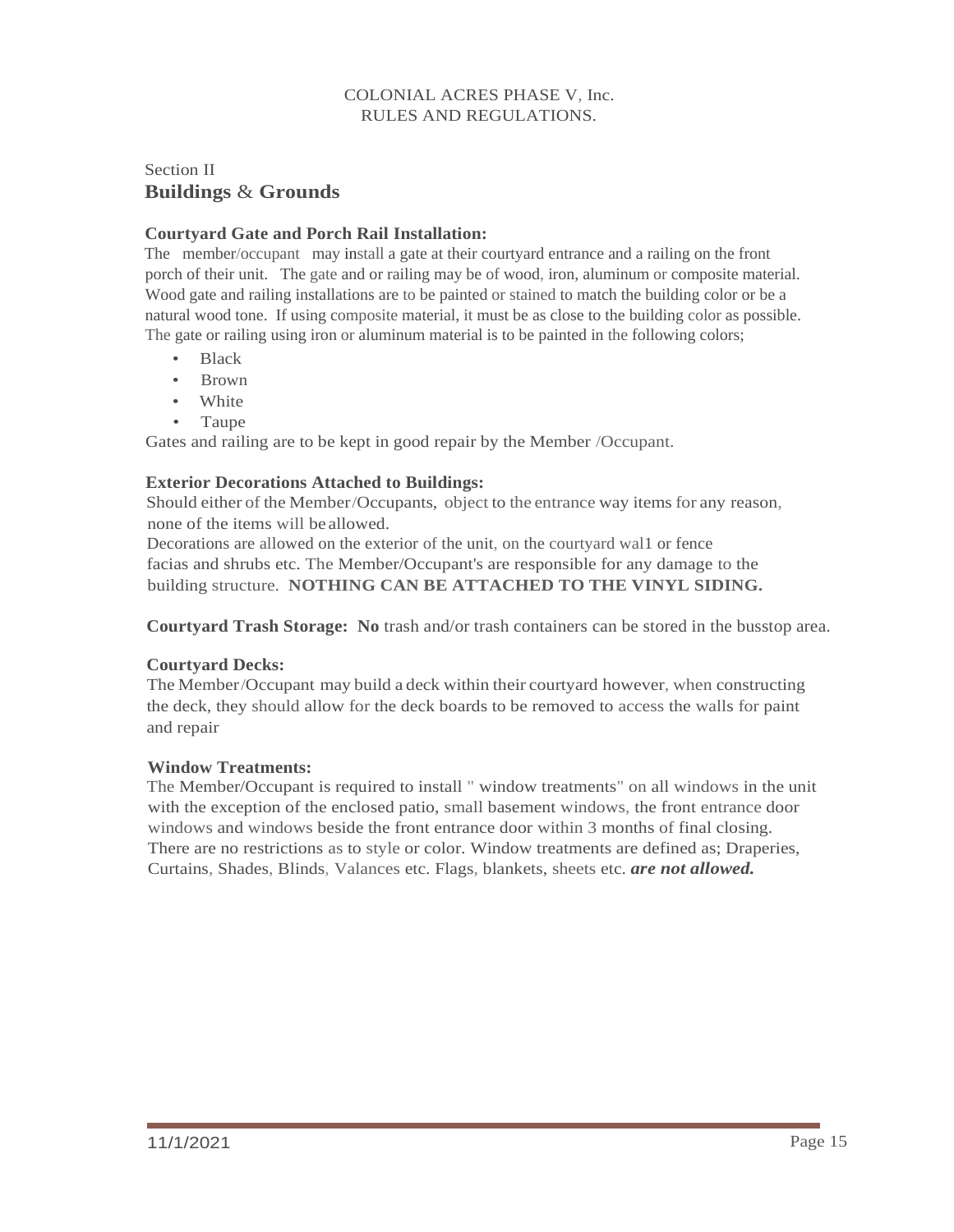## Section II **Buildings & Grounds**

## <span id="page-16-0"></span>**Roof Covering Over Rear Deck or Cement Slab:**

The Member/Occupant may build a roof over the 10 x 12foot wood deck or cement slab originally installed by the builder at the rear of their unit. Member /Occupants who build a roof over the deck or cement slab lose maintenance coverage for the deck or cement slab. Maintenance of the deck or cement slab automatically becomes the responsibility of the Member /Occupant.

Roof construction may be through any licensed contractor of the Member/Occupants choice, or by the Member /Occupant providing the following procedures are followed:

- All contractors must be licensed by the State of Michigan.
- The contractor must supply a Certificate of Workmen's Compensations and Liability Insurance to the Property ManagementOffice.
- The contractor or Member/Occupant must draw all the necessary permits from the city of South Lyon, Michigan. A final copy must also be filed with the Property Management Office.
- The contractor or the Member/Occupant must provide detailed plans to the Board of Directors. All wood areas of the structure must be stained or painted to match the existing color of the building.
- Roof shingles must be the same brand and color matching the existing shingles on the building.
- The roof structure may not extend beyond the original IO X 12foot deck or slab area. The roof only may extend over the rear edge of the deck or slab a maximum of 6 inches.
- The Member/Occupant may not hang anything from the roof or any other part of the structure with the exception of hanging plants.
- The Member/Occupant agrees to assume all responsibility for liability and or damage to the building, grounds or other that may occur during construction and to maintenance of the structure.
- An approval form must be submitted to the Property Management Office before work may begin.

#### **Rear Privacy Fence:**

The Member/Occupant may build a privacy fence at the rear of the building between their unit and their neighbor under the followingconditions.

Construction must be of wood, vinyl or composite.

The fence must be of a natural color or stained to match the color of the building. The height of the fence at the building end must not exceed 5' 6". The maximum height at the other end is 3' and must not extend beyond the patio deck.

The top edge of the fence must angle from 5' 6" to 3' so as not to restrict the neighbors view. The fence must be on either side of the electrical meter and not between the meters.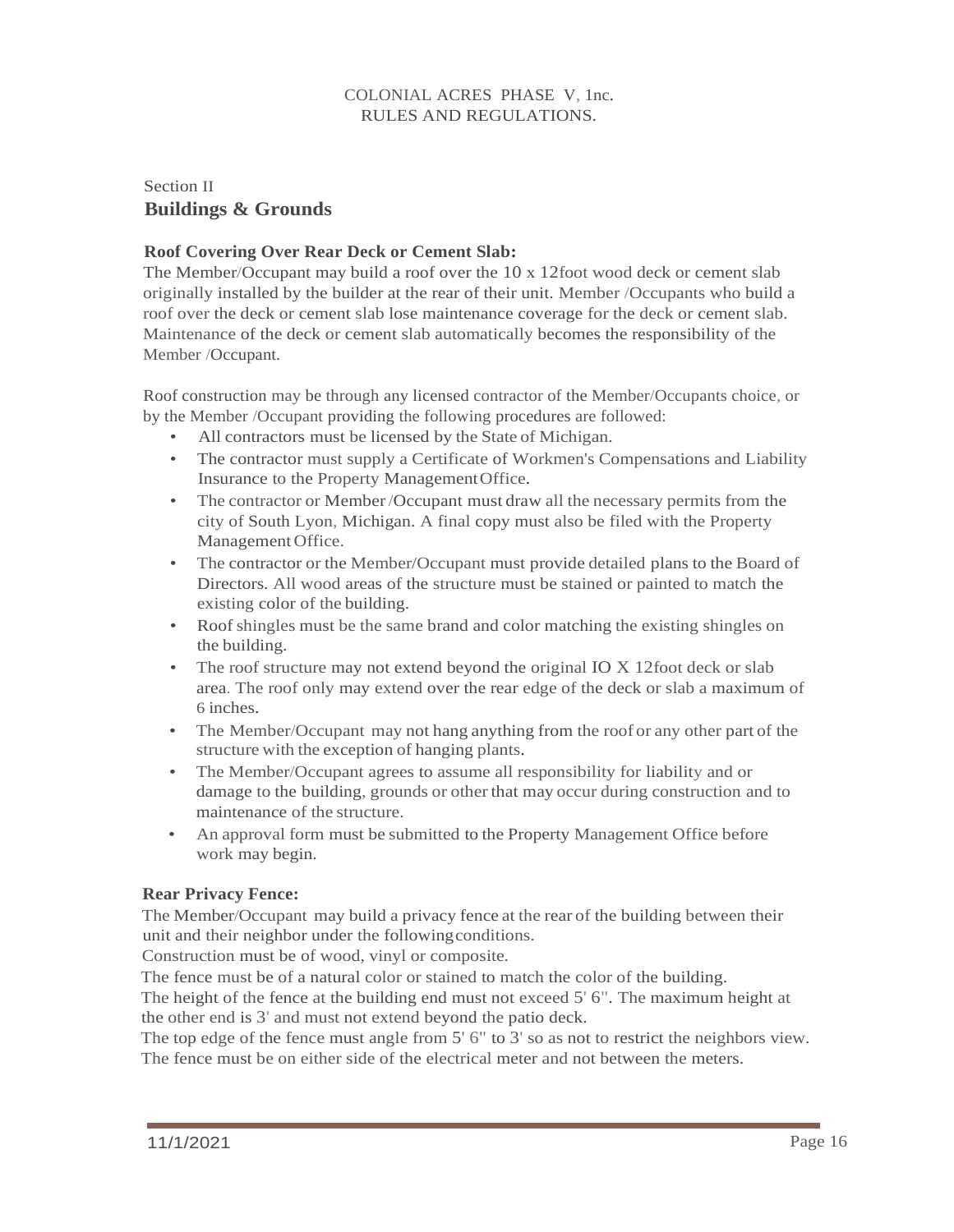## Section II **Buildings & Grounds (cont'd):**

## **Rear Privacy Fence: (Cont'd)**

- •The Member /Occupant agrees to assume all responsibility for liability and/or damages to the building, grounds etc. that may occur during construction and maintenance of the fence.
- •An approval form, drawing of the fence and a copy of the Miss Dig paperwork must be submitted to the Property Management Office, and Paul Trala must be contacted to ensure there are no water lines in the area. before work can begin. You must also obtain your neighbors approval signature agreeing to the installation of the fence.

#### **Fireplace Maintenance:**

Gas fireplaces require cleaning on a regular basis depending on use. Cleaning will reduce soot build up and may be done with a vacuum cleaner brush. It may be necessary to open a window when the fireplace is in use for proper air flow and clean burning. The maintenance of a gas fireplace is the responsibility of the Member/Occupant. Before installing a gas fireplace, the proper permit(s) must be obtained through the city of South Lyon Building Department. Wood burning fireplaces are not allowed.

#### <span id="page-17-0"></span>**Basement Leaks:**

The Cooperative Corporation is responsible for repairing basement leaks and cracks; however, it is the Member/Occupant's responsibility for removing paneling, drywall, shelving etc. from the walls as well as carpeting or rugs. The Member/Occupant with a finished basement is responsible for all finished items.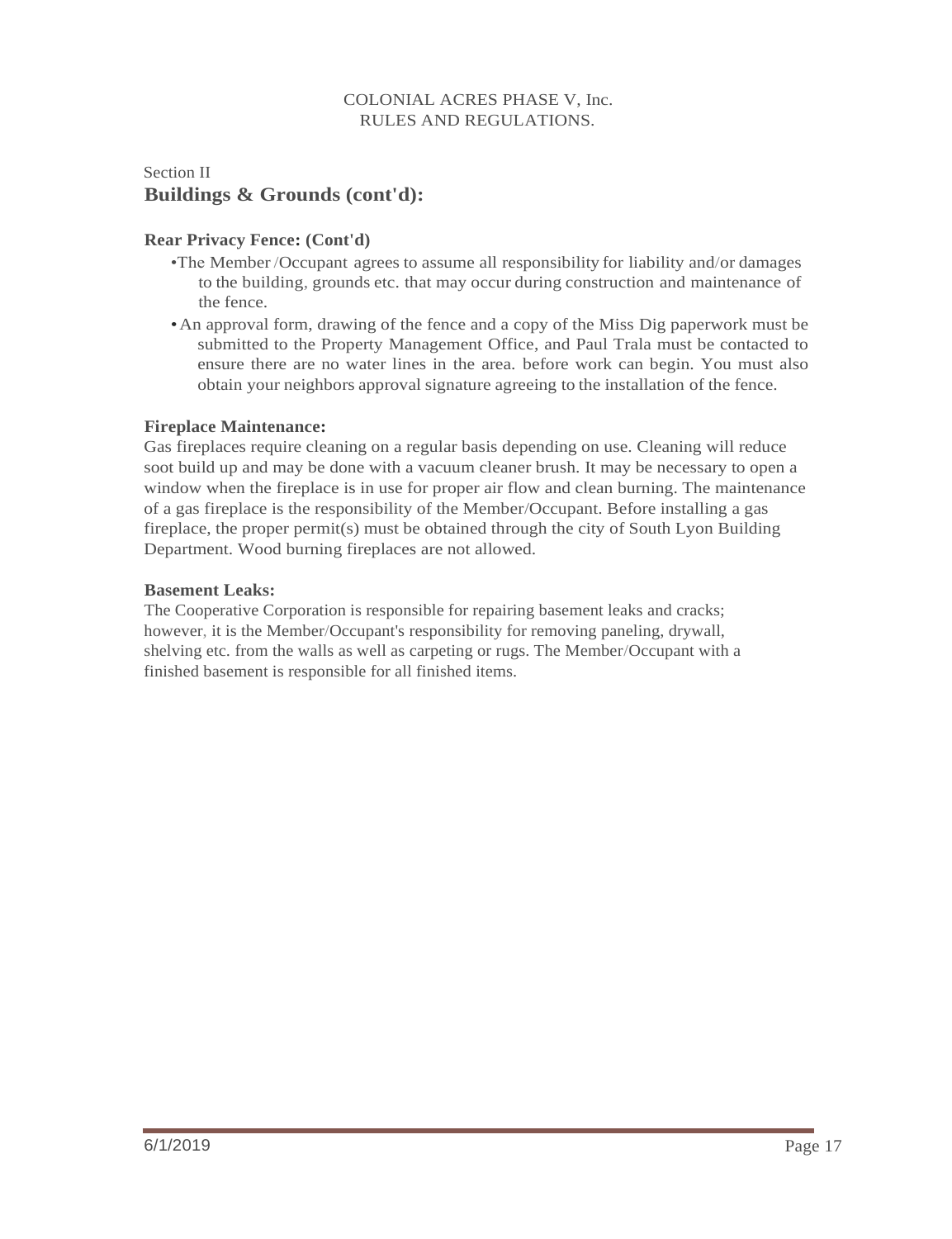## Section 11 **Buildings & Grounds**

## <span id="page-18-0"></span>**Sun Tunnels:**

Sun Tunnels are no longer allowed to be installed. Existing sun tunnels are grandfathered and are the responsibility of the Member/Occupant.

## **Section** III **Miscellaneous**

## **Recreational Vehicles and Parking Spaces: Definition:**

In general, recreation vehicles are considered to be those large (wider than 80 inches, taller than 7 feet and longer than 20 feet) live -in vans, campers, mobile homes and similar type vehicles driven by its own integral engine and wheels; also, the live-in trailer coaches and campers of any size that must be towed. Note that a Member /Occupant' s only means of transportation, i.e., small van, Suburban, Blazer variety of camper or similar type that is less than 80 inches wide, shorter than 20 feet and less than 7 feet tall are not considered in the above defined recreational vehicle category.

## **Placement of Recreational Vehicles in Parking Spaces**

- 1. Member/occupants may bring a recreational vehicle into their parking space for loading and unloading during day light hours only for one day. Member/Occupants may not block roadway or parking spaces not their own.
- 2. Member/Occupants must remain on sight during the daylight hours for one day to move the vehicle in case emergency vehicles need access such as fire trucks, ambulances, etc.
- 3. Parking of recreational vehicles in any area other than the parking spacesis prohibited unless previously authorized by the Board of Directors.
- 4. No overnight parking of recreational vehicles is allowed in Colonial Acres Phase v.

## **General**

Each Member/Occupant' s unit has two assigned parking spaces. They may not use guest parking spaces to park as a permanent parking space for third or more vehicles. **Violation of any of these rules will result in a fine. See Assessment of Fines regulation located on Page 7.**

- 1. The Member/Occupant's guest must use one of the assigned parking spaces or park on the shoulder of the road. Vehicles cannot be parked on the roads between 12:00AM and 8:00A.M. This requirement is for emergency vehicle and snow plowing use.
- 2. Member/occupants and guests are required and expected to obey speed limit and stop signs on our roads.
- 3. Motorcycles and Motorbikes are to be driven in a safe, lawful manner and only on paved roads in Colonial Acres Cooperative property. These vehicles also must be parked in assigned spaces ensuring that the kickstand does not damage the parking area.
- 4. No snowmobiles are to be driven on any part of Colonial Acres Cooperative property or roads.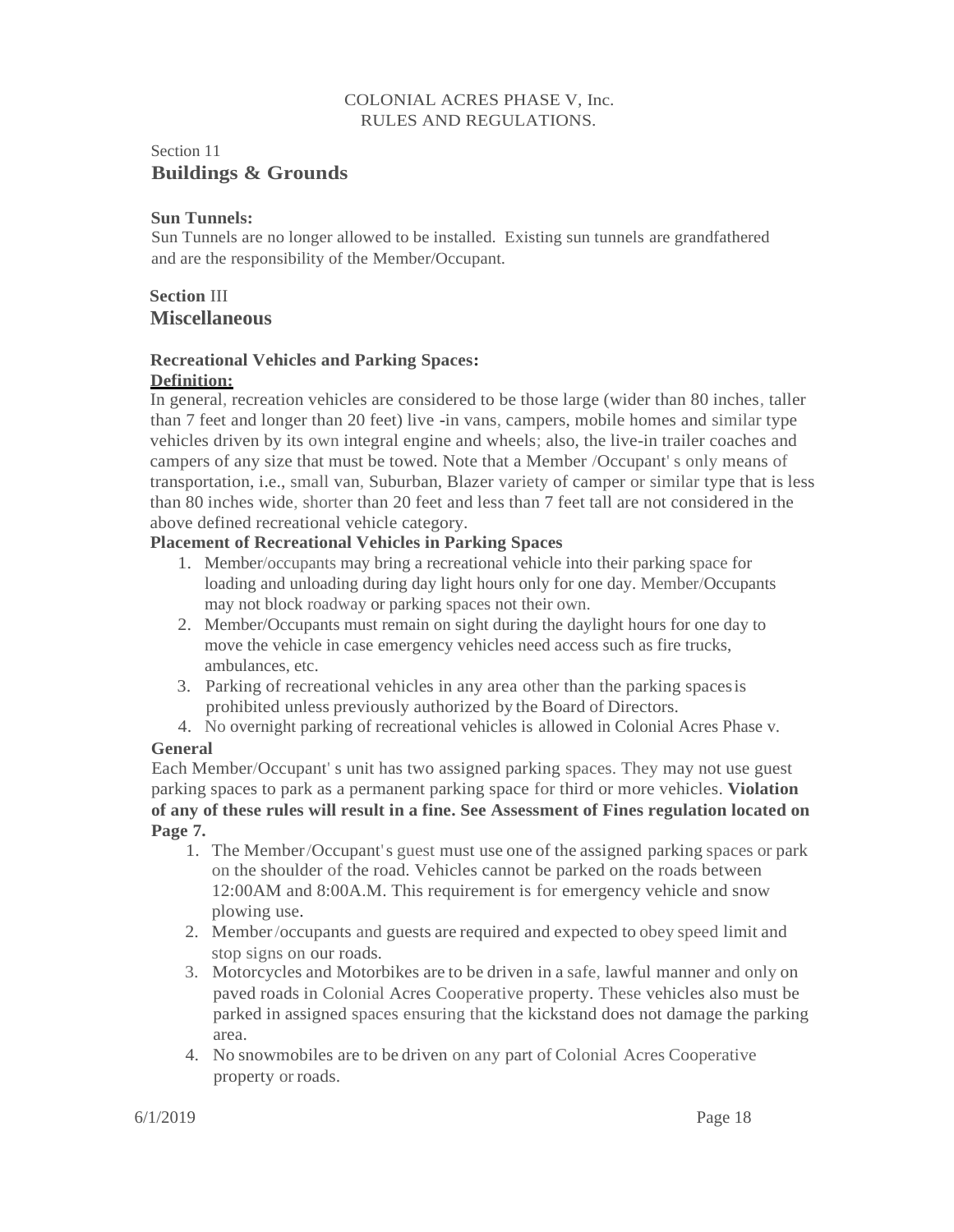5. Commercial vehicles, trailers, campers,snowmobileles, motorbikes, ATVs, golf carts, side by sides and boats attached to trailers cannot be parked in Colonial Acres Cooperative parking spaces.

**6.** Member/Occupant' s vehicles should be in operable condition and in proper repair so as to avoid oil, gas or anti-freeze spillage onto parking areas. **Member/Occupants are responsible for repairs to damaged areas.**

- 7. Vehicles must be licensed, properly registered and operable at all times.
- 8. Vehicles in violation of any of the above policies will be subject to towing at members expense

## Section Ill **Miscellaneous**

## *Snow Removal Procedures:*

The snow removal crew will respond without notification from Phase V when there is a snow accumulation of (2) two inches or more.

At approximately 6:00AM plowing will begin on

#### **Street Clearing Schedule:**

At approximately 8:00AM the truck drivers will begin plowing parking areas. You will be notified by the sound of their horn to move your vehicle so that they can complete their job. Parking Spaces Where Vehicles are not Moved will Require Hand Shoveling Which Will be at the Vehicle Owner's Expense. **Violation of any of these rules will result in a fine. See Assessment ofFines regulation located on page 7.** Everyone must do their part forsnow removal to be successful. If you cannot move your vehicle yourself arrange for someone else to move it.

Snow falls during the latter part of the day, after 3:00 PM, will only be plowed down the center of the main streets. Parking areas will be cleared the following morning which means moving your vehicle(s) as noted above.

Deicer will be supplied in barrels throughout Phase V for your use on sidewalks and steps to melt ice. As with salt, this should be used sparingly as excess use will cause damage to cement. Please use sparingly.

Should the Member/Occupant have any complaints with regard to snow removal, do NOT call your Board Members. Report any problems to the Property Management Office. They will contact the snow removal crew on snow plowing days.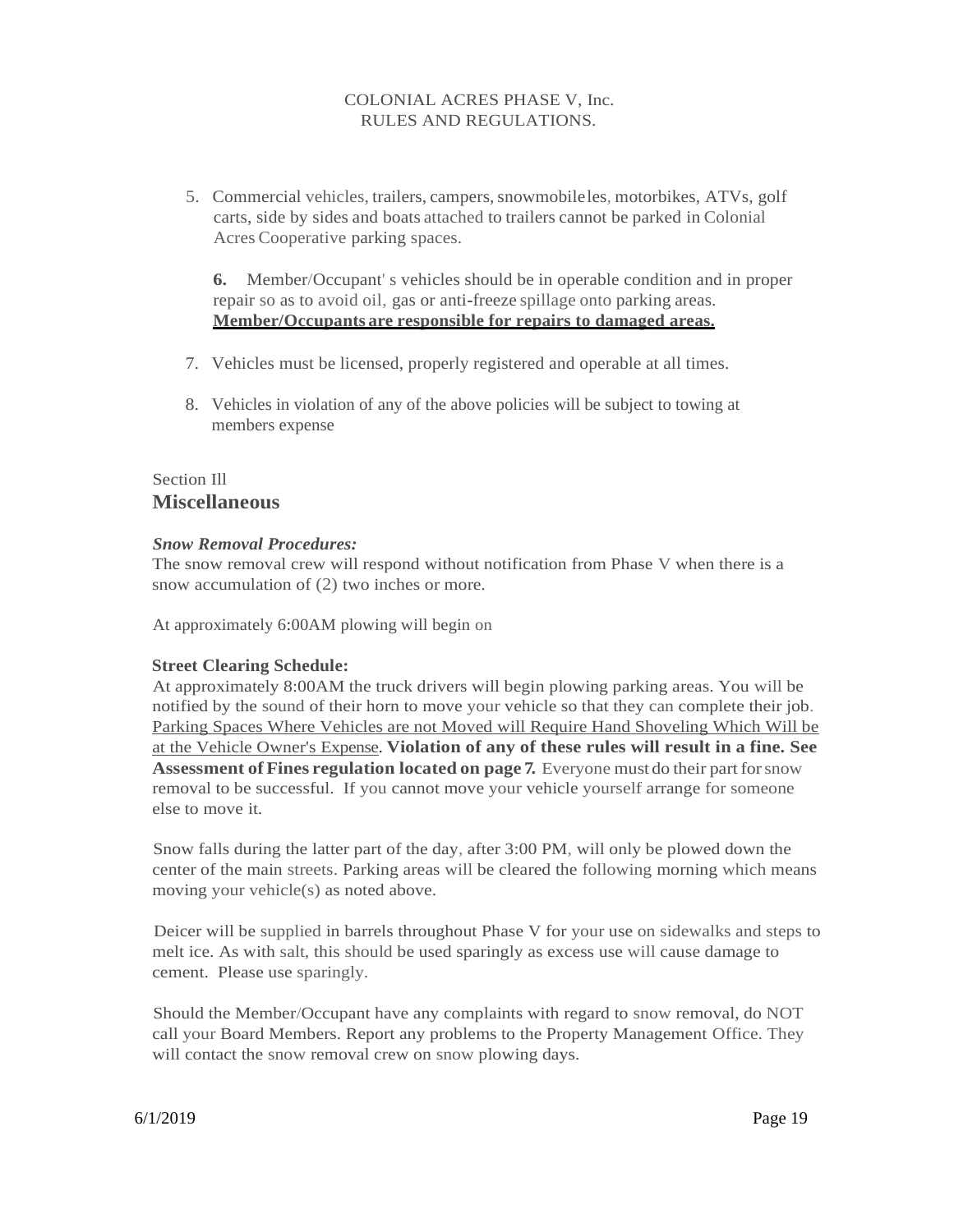**Swimming Pool Rules:**

- **You must sign in using the registry by the pool.**
- **TAKE A SOAP SHOWER before using the pool.**
- **Wear a bathing cap if you have long hair (male or female).**
- **You must not use suntan lotion or oil in the pool.**
- **No food or beverages in glass containers are allowed in the pool.**
- **All persons must wear bathing suits in the pool (no shorts or cutoffs).**
- **NO running, jumping or diving in the pool, or pool area.**
- **DO NOT swim alone, if you do it is at your risk.**
- **NO pool side radios.**
- **Use locks on lockers only when using the pool.**
- **NO children AGE 4 OR UNDER or in DIAPERS are allowed in the POOL AREA.**

## **SWIMMING POOL HOURS 9 AM TO 9PM**

**Children ages 5 to 16 are allowed in the pool from 11;00am to 2pm and from 5pm to 7pm.**

**They are also allowed in the pool from 9am to 9pm the last Sunday of each month, Memorial Day, Fourth of July and Labor Day.**

## **ALL GUESTS AND CHILDREN MUST BE ACCOMPANIED BY A CO-OP MEMBER**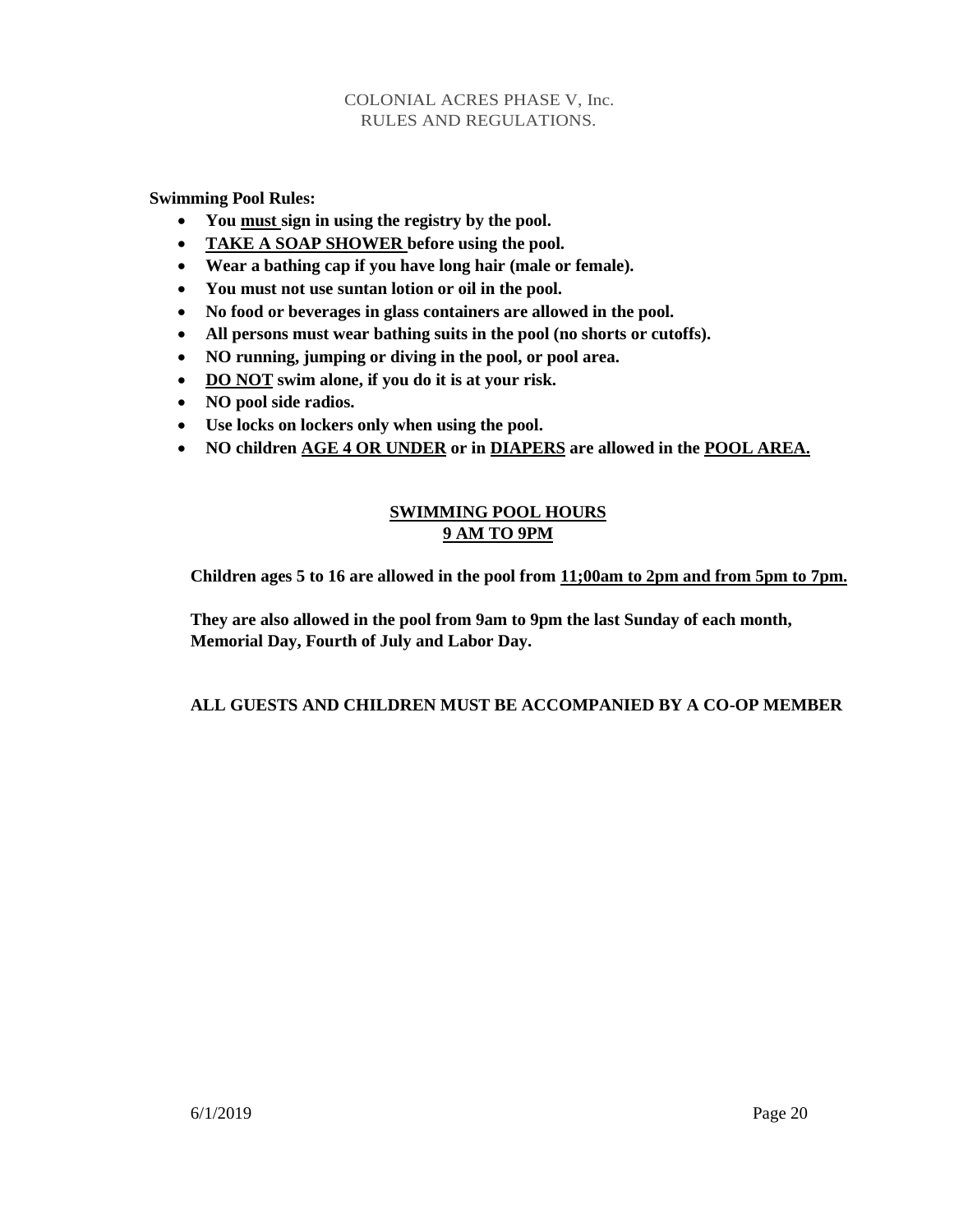# Section III **Miscellaneous**

#### <span id="page-21-0"></span>**Pets:**

Members who choose to have a pet agree to strictly adhere to these rules.

- Member/Occupants may occupy their unit with (2) two pets only. Their pet may be a dog or cat.
- Any Member/Occupant who has a pet currently or acquires a pet in the future are required to sign this statement agreeing to abide by all rules & regulations regarding pets, including rules that maybe adopted in the future. This signed statement will be kept on file at the management office.
- Bird feeders are only allowed in the courtyard. NO bird feeders or bird houses are allowed in the common area.

## Member/Occupants shall not permit their pet to make excessive noise that disturbs their neighbor.

- Member/Occupants shall walk their dog or cat on a leash with the leash in the Member/Occupants hand at all times while in the common and construction areas of Colonial Acres Phase V without exception. Pet size will not receive any special consideration. Member/Occupants shall pick up any feces left by their dog or cat while in the construction and/or common areas including around all ponds without exception.
- Member/Occupant's dog or cat may not be tied (to a stake or anything else) behind the Member/Occupants unit or any other place on Colonial Acres Phase V commons. If your dog or cat is in your courtyard the pet must either be on a leash held in hand by the resident or if staked out in the courtyard there must be a gate and **it** must be kept closed.

## **Violation of any of these rules will result in a fine. See Assessment of Fines regulation located on page 7.**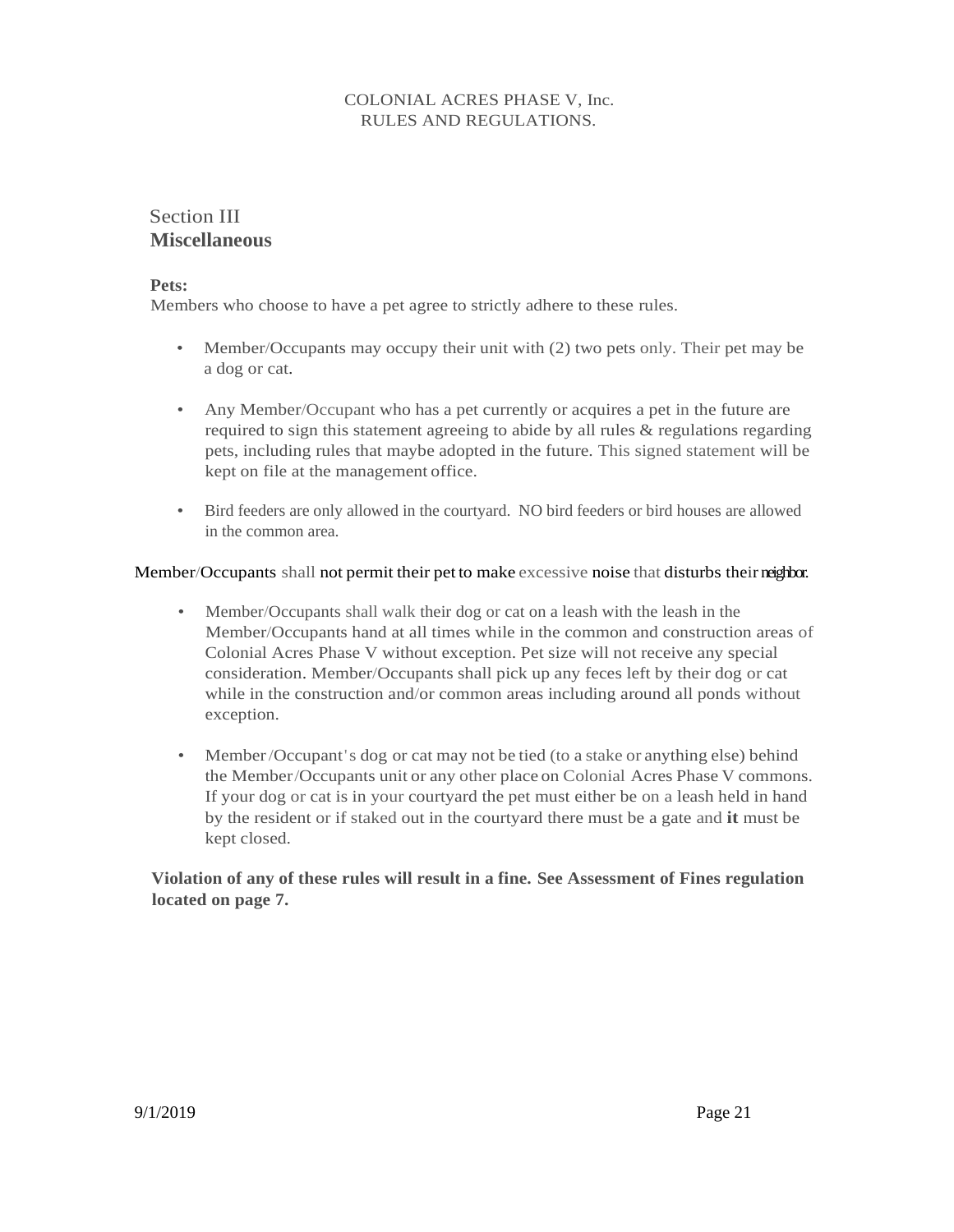# Section III **Miscellaneous**

#### **Winterizing Units:**

Member /Occupants who will be away from Colonial Acres Phase V for an extended period of time during the winter months must be sure to do the following:

- Make arrangements for your boiler/furnace cleaning before leaving by calling the Property Management Office.
- In case of an emergency and entry to your unit is needed a key should be left with a neighbor or someone else who lives in the general area of South Lyon. **Notify the Property Management Office of who should be contacted for emergency access to your unit.**
- Place a thermostat with a warning light in the front window of your unit. These may be purchased at any hardware store. Heat should be set no lower than 60 degrees on the wall thermostat and between 45 and 50 degrees on the window thermostat.
- Put 1 cup of recreational vehicle antifreeze in the toilet bowls and 1 cup of antifreeze in the tank of the toilet. Put 1/4 cup of recreational vehicle antifreeze in the dishwasher around the drain and 1/4 cup of antifreeze around the garbage disposal. This will prevent shrinkage of the gaskets.
- The water softener should be shut off at the valves and unplugged. Do not unplug water softener while it isregenerating.
- Shut off valve on the toilet(s) need to be turned off.
- Washing machine valves should be turnedoff.
- On the hot water heater turn the knob clockwise as far as it will go. This is a vacation setting and will save you gas usage.
- Fireplace gas should be shut off and close the vent damper
- Make sure all hoses on the outside faucets have been disconnected; neglect to do this will cause frozen and broken pipes in your unit.

If you have any questions, please call the Property Management Office.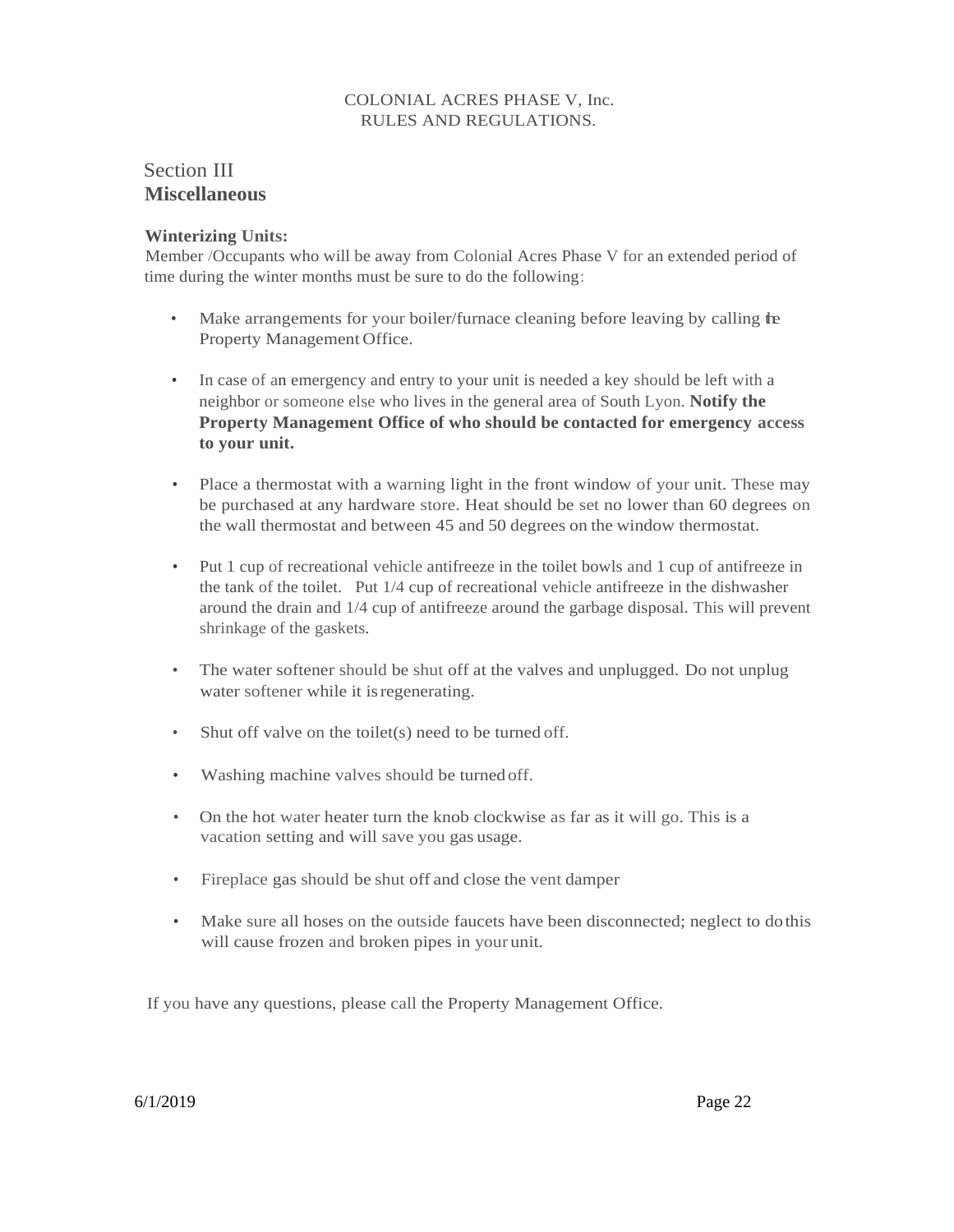# Section III **Miscellaneous**

## <span id="page-23-0"></span>**Sign Restrictions:**

Unit "For Sale" or "For Rent: signs

- One sign on the Inside of any window of the unit
- The size of the sign may not exceed 4 square feet in total area.

## **"Open House" signs for unit sales**

- " Open House " signs are limited to one outside sign per unit and the "Open House " sign must be within 20 feet of the unit.
- "Open House signs are restricted to Saturdays and Sundays only between the hours of 12:00 PM and 6:00 PM.

## **Other Types of Signs**

All other types of signs, such as advertising, lawn sale, moving/estate sales etc. are strictly prohibited, unless the Member/Occupant has obtained written approval from the Colonial Acres Phase V Board of Directors Should you wish to request such permission you must submit a written request to the Colonial Acres Phase V Board of Directors and shall include the following information:

- Type of sign(s)
- Location of  $sign(s)$
- Size of sign(s)
- Date(s) you wish to place the sign(s)

The Member/Occupant and / orthe Realtor placing signs will be responsible for any damage caused by or to such signs. Colonial Acres Phase V Board of Directors and / or Property Management have the authority to remove any unauthorized signs or signs placed contrary to these Rules & Regulations.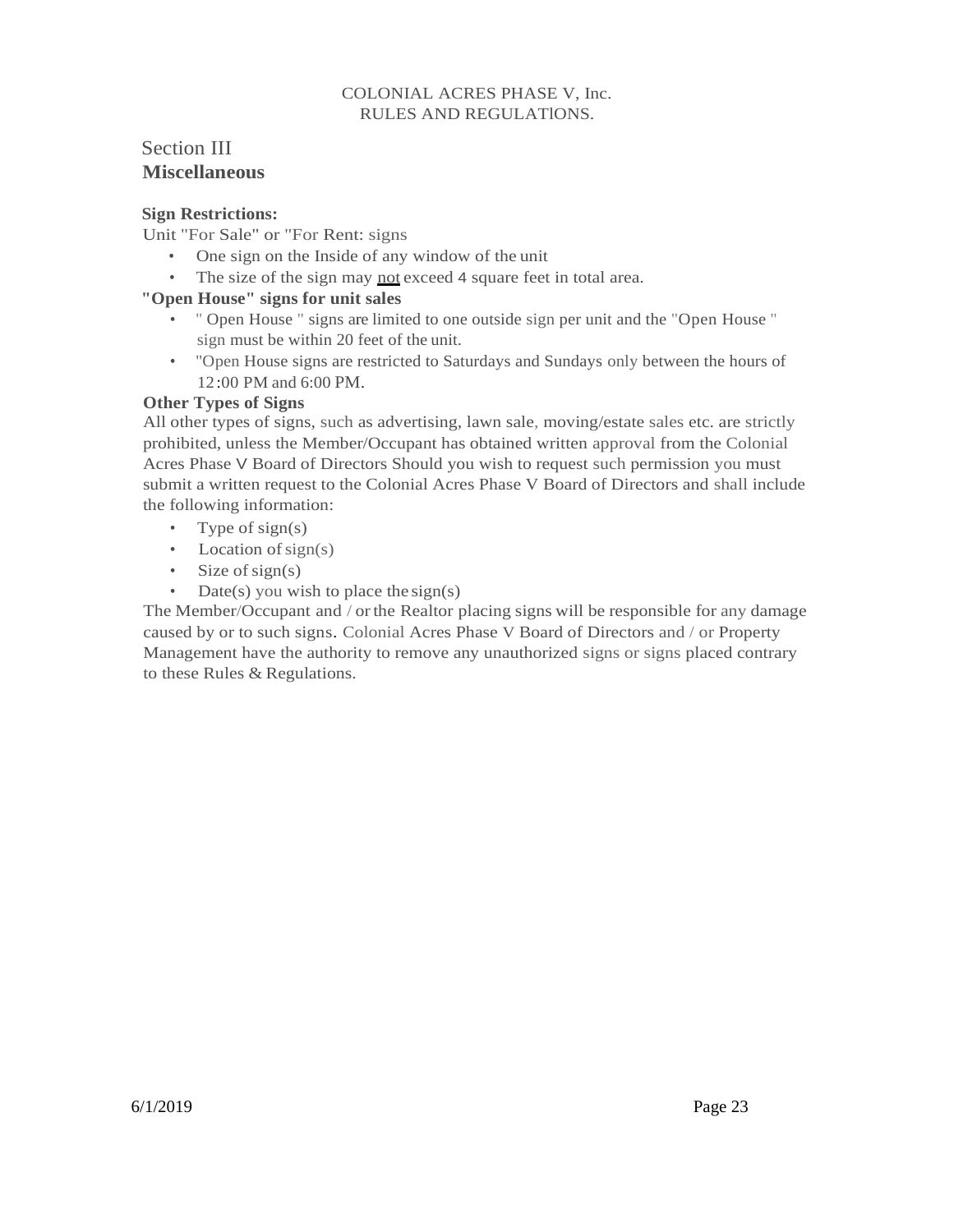Section IV Clubhouse

## **RESPONSIBILITIES AND PROCEDURES**

#### **Clubhouse Committee Formation**

The Clubhouse Committee is formed under the direction of the Board of Directors to handle the affairs of the Clubhouse, and answers to the Board of Directors.

The Clubhouse Committee will hold regular scheduled monthly meetings. The meetings are open to **all** member/occupants, who may provide comments or suggestions to improve the facilities and use of the clubhouse for all members. It is desirable to have a committee member from each street in Colonial Acres Phase V to ensure overall continuity of ideas and opinions.

Clubhouse Committee will include representation from Colonial Acres Phase V Men's and Women's Clubs.

Members of the Clubhouse Committee are allowed one (1) vote per unit, consistent with our Colonial Acres Phase V by-laws. *Note: All member/occupants of Colonial Acres Phase V are members of the Clubhouse Committee when in attendance at the regularly scheduled meetings.*

A representative of the Clubhouse Committee is encouraged to attend monthly meetings of the Board of Directors, and a representative from the Board may attend the Clubhouse Committee meetings.

#### **Election of Officers:**

A nominating committee will be formed from members of the current Clubhouse Committee two (2) months prior to the election of officers. Elections will be held every year in July. Any member /occupant is eligible to run for office. The Nominating Committee can fill a vacancy on the committee only until the next election.

There shall be four (4) elected officers:

- Chairperson, elected in the odd number year
- Co-Chairperson, elected in the even numberyear
- Recording Secretary, elected in the odd numberyear
- Treasurer, elected in the even number year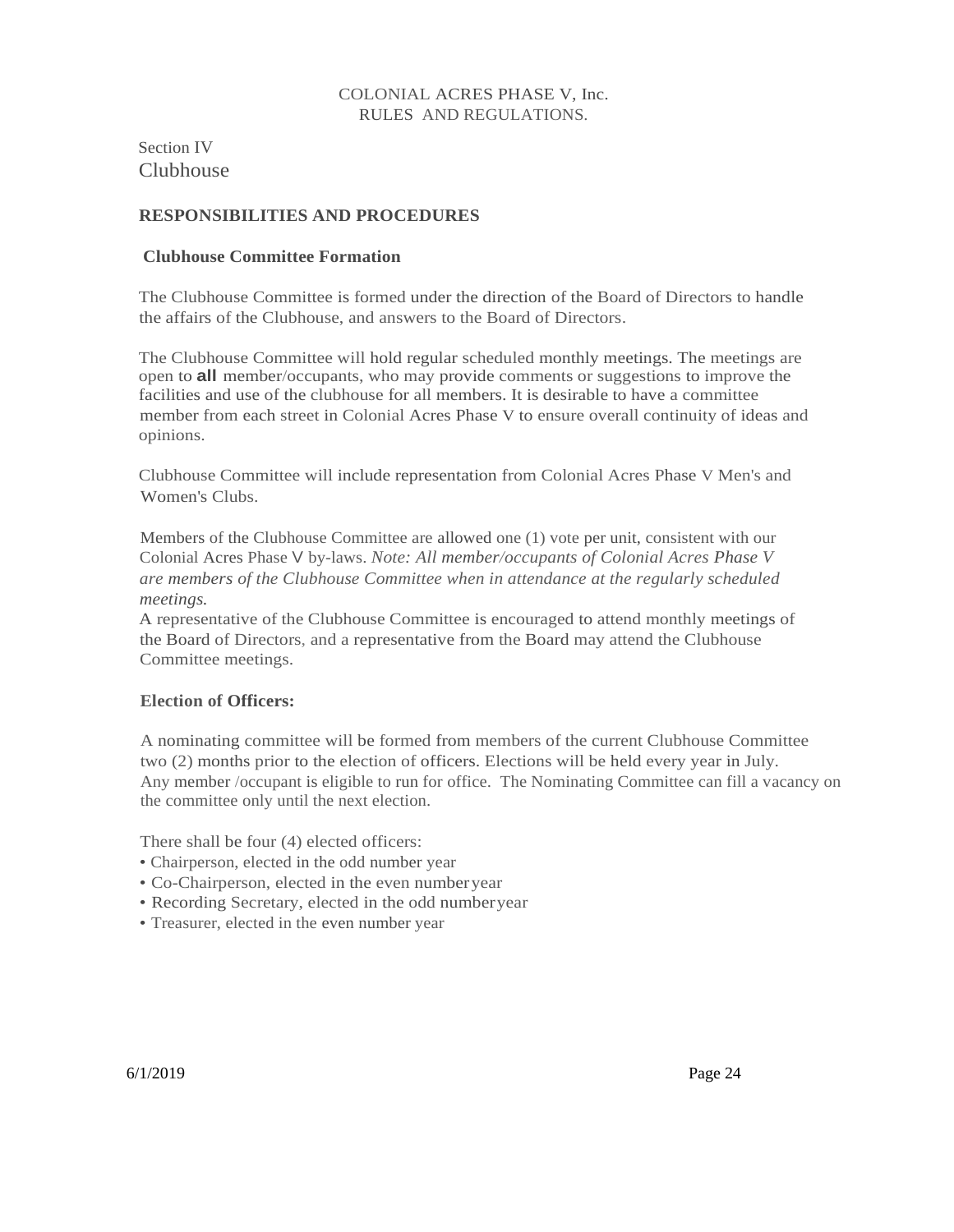<span id="page-25-0"></span>Section IV Clubhouse

**Clubhouse Committee (cont'd)** 

## **The duties of the officers are:**

**Chairperson:** Presides at all meetings and coordinates the functions for the Clubhouse Committee. Inventory contents (including garage) and contributes a monthly column for the Newsletter. The Chairperson or Co-chair must meet with the Board of Directors every other month at the regularly scheduled Board Meeting.

**Co-Chairperson:** Will assist the Chairperson in all duties. Preside in the absence of the Chairperson and follow the same procedures as the Chairperson.

**Recording Secretary:** Takes minutes of all meetings and see that said minutes are published in the Newsletter.

**Treasurer:** Keep accurate records of receipts and expenditures. Pay all bills approved by the Clubhouse Committee. Present a written report at each meeting and see that copies are given to all who require them. Provide a complete accounting of all income and expenses as of 12/3 l each year to the Board of Directors before March 1st.

## **Clubhouse Committee Responsibilities:**

- The Clubhouse Committee assumes the expenses of the following items.
- Maintain Water Softener and Salt
- Repair of purchased items.
- Repair of donated items. Note: The Clubhouse Committee will vote on accepting or rejecting all donations to the Clubhouse, depending on need or cost of maintenance.
- Bulletin Boards(ensure current information)
- Seasonal Decorations (when necessary)
- Maintain the sound system
- Supplies for the Clubhouse: (paper towels, toilet paper, hand soap, coffee, tea, lemonade, napkins and standard plastic plates, cups, dinnerware etc.)
- Purchase of equipment both interior and exterior, subject to the following rule:

Any expenditure of the clubhouse fund over \$300.00 shall be presented in writing to the Board of Directors for their written approval.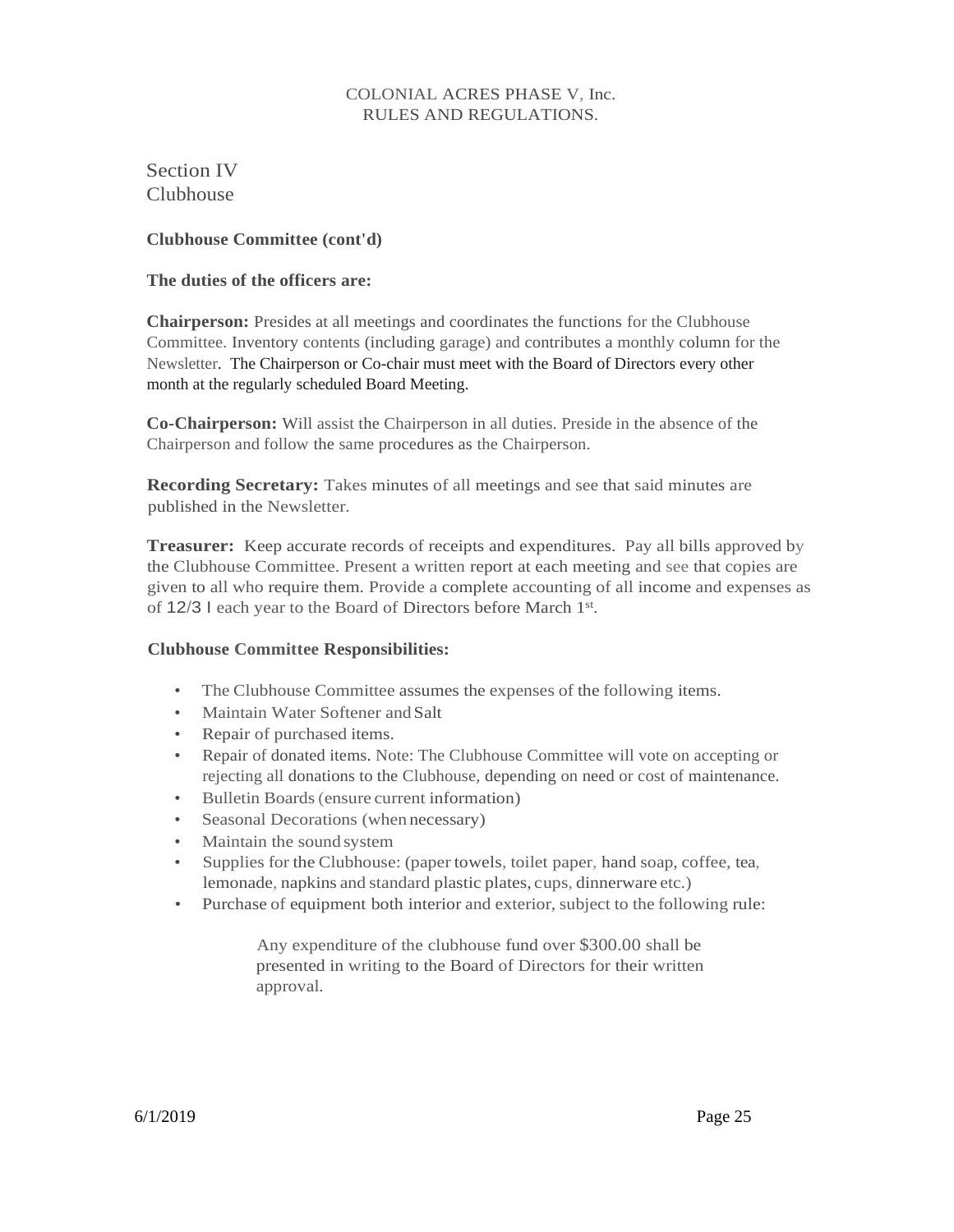Section IV Clubhouse

#### <span id="page-26-0"></span>**Operation**

Listed below are specific duties necessary for operation of the Clubhouse. Committee members are encouraged to accept responsibility to manage one of these duty assignments:

- Clubhouse upkeep (monitoring the cleaning service).
- Clubhouse grounds upkeep.
- Clubhouse signs(announcing upcoming meetings & special events).
- Publishing a monthly Newsletter
- Advertising sales forNewsletter
- Purchasing of supplies (paper products, coffee, tea, lemonade etc...).
- Program coordinator (scheduling of all activities and special events).
- Welcoming new members and providing them with a copy of the Phone Directory.
- Trash removal (putting out the trash for pick-up onMondays).
- Maintaining the library.
- •Clubhouse Rentals (negotiate rental contracts and payment).

#### **Procedures**

The Program Coordinator handles the scheduling of all activities in the Clubhouse, including those of the Men's & Women's Clubs, Board of Directors and Clubhouse Committee. This ensures that a special activity will not interfere with the regular scheduled committee and club meetings, which have priority. Scheduled activities are posted in the clubhouse calendar on the bulletin board and also in the Newsletter. All Clubhouse rental dates and times are checked against the activity schedule before confirming a rental agreement, and these dates will then be posted on the Clubhouse calendar and in the Newsletter.

Any major structural changes to the Clubhouse or to the electrical, plumbing, heating or air conditioning equipment must be approved by the Board of Directors. This work is to be covered by City of South Lyon permits and performed by licensed, insured contractors. It is the responsibility of any club, committee or member/occupant to see that theClubhouse is clean, and that the furniture is returned to its normal position before leaving. When leaving make sure all lights and fans are off, including shower room lights, and that all windows and doors are locked.

#### <span id="page-26-1"></span>**Access:**

Do not give your clubhouse key to any guest. Guests must be accompanied by a Member/Occupant at all times while they are visiting the Clubhouse or swimming pool. Should this rule be violated, the Member/Occupant's key will be returned to the Board of Directors in accordance with the Colonial Acres Phase V, Inc. by-Laws.

No pets are allowed in the Clubhouse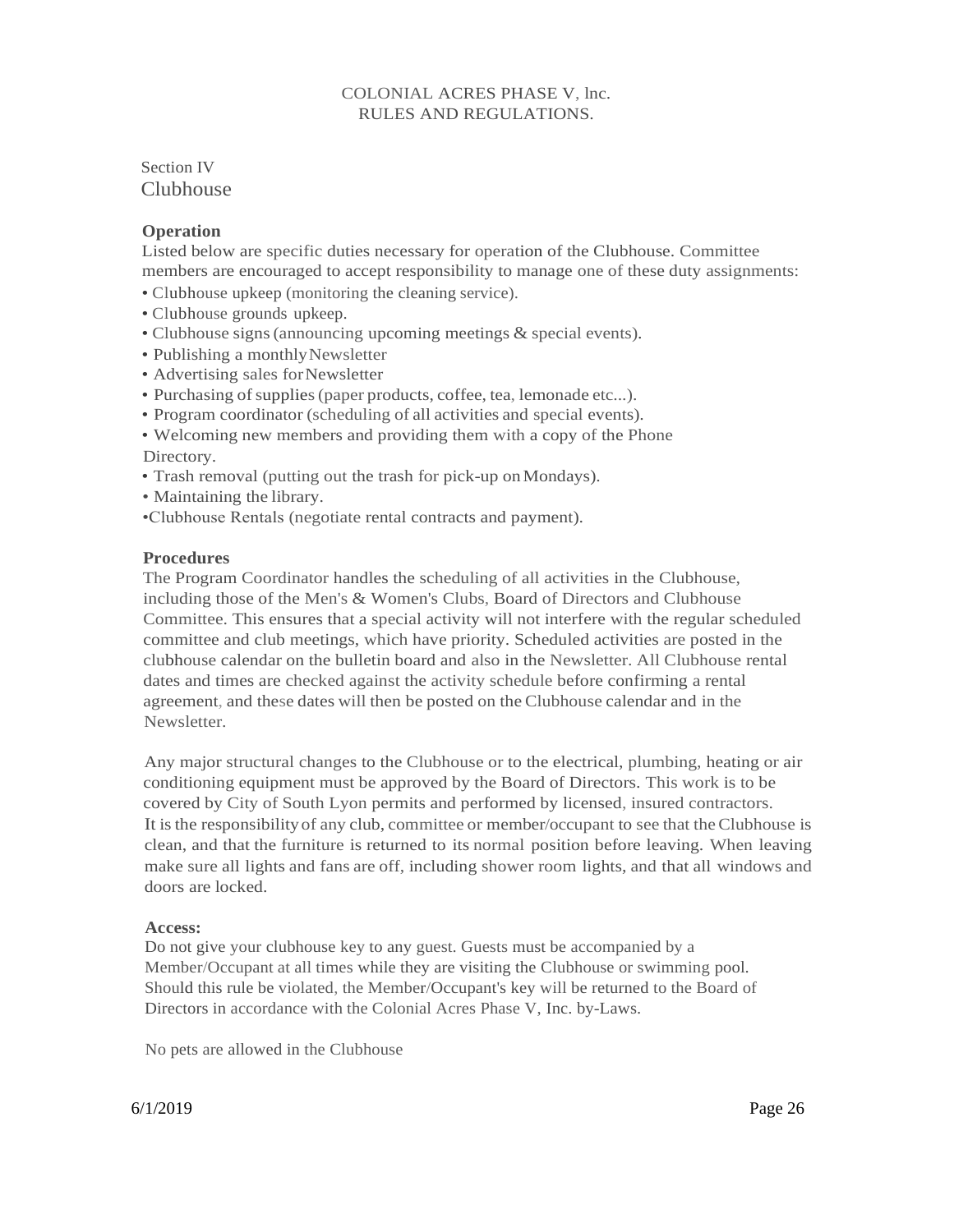Section IV Clubhouse

#### **Responsibility of member/occupants:**

Member /occupants are reminded that the use of the Clubhouse facilities depends entirely on your individual cooperation and sense of responsibility. Members are also reminded that their guest's use of the clubhouse is viewed as a privilege as well as member /occupant's responsibility. If the clubhouse is misused, then paid attendants will have to be hired to protect the interests of all.

The Clubhouse Committee thanks all the many volunteers, those who either work on the committee assignments or individually for their unselfish efforts toward making Colonial Acres a happy and enjoyable place to live.

All rules and Procedures for the use of the Clubhouse have been accepted and approved by the Board of Directors.

## **Clubhouse Rental Rules:**

The Clubhouse is generally available for rental on Friday, Saturday, Sunday and Holidays. The rental period cannot conflict with scheduled Clubhouse activities, events or Club Committee or Board meetings. The renter must sign an agreement covering the requirements of the renter. This agreement format and content may change from time to time at the discretion of the Clubhouse Committee. The agreement contains the fees and use restrictions the renter must agree to before the use of the Clubhouse.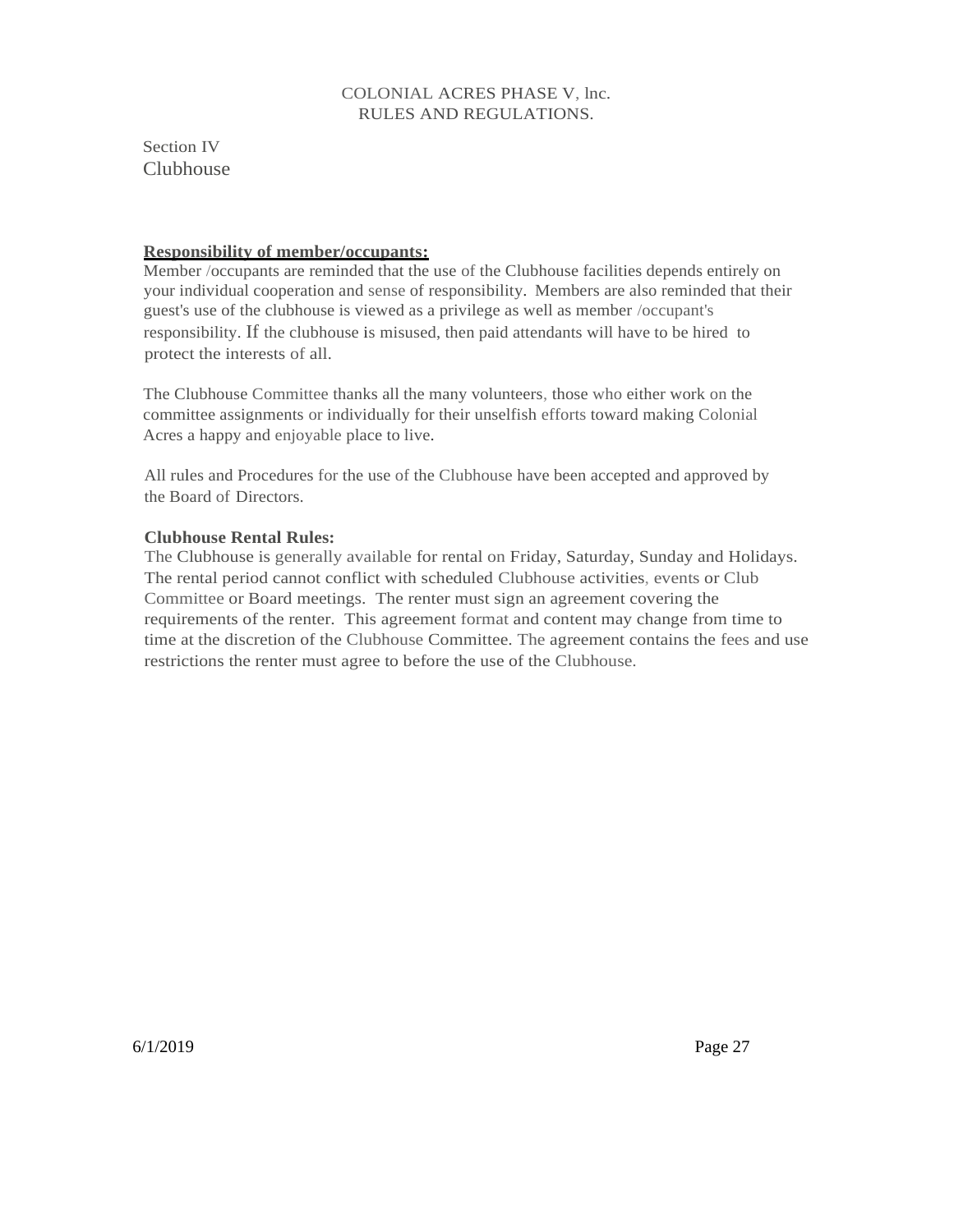Section V **Approval Forms**

Section IV Clubhouse

## **Approval Form Colonial Acres V Sale of Unit**

I plan on selling my unit. I have listed my unit with.  $\frac{1}{2}$   $\frac{1}{2}$   $\frac{1}{2}$   $\frac{1}{2}$   $\frac{1}{2}$   $\frac{1}{2}$   $\frac{1}{2}$   $\frac{1}{2}$   $\frac{1}{2}$   $\frac{1}{2}$   $\frac{1}{2}$   $\frac{1}{2}$   $\frac{1}{2}$   $\frac{1}{2}$   $\frac{1}{2}$   $\frac{1}{2}$   $\frac{1}{$ 

Realtors and I have listed my unit for  $\frac{1}{2}$   $\frac{1}{2}$   $\frac{1}{2}$   $\frac{1}{2}$   $\frac{1}{2}$   $\frac{1}{2}$   $\frac{1}{2}$   $\frac{1}{2}$   $\frac{1}{2}$   $\frac{1}{2}$   $\frac{1}{2}$   $\frac{1}{2}$   $\frac{1}{2}$   $\frac{1}{2}$   $\frac{1}{2}$   $\frac{1}{2}$   $\frac{1}{2}$   $\frac{1}{2}$   $\$ 

I plan on selling my unit myself and I have listed my unit for  $\frac{1}{2}$   $\frac{1}{2}$   $\frac{1}{2}$   $\frac{1}{2}$   $\frac{1}{2}$   $\frac{1}{2}$   $\frac{1}{2}$   $\frac{1}{2}$   $\frac{1}{2}$   $\frac{1}{2}$   $\frac{1}{2}$   $\frac{1}{2}$   $\frac{1}{2}$   $\frac{1}{2}$   $\frac{1}{2}$   $\frac{1}{2}$ (Please choose one of the two methods shown above.)

I have read the "Sale of Unit" requirements and understand that I must notify Colonial Acres Sales of the sale of my unit to obtain a valid "Certificate of Membership and Occupancy" for the person purchasing my unit. **No other realtor can issue a valid "Certificate of Membership and Occupancy".**

I also understand that I must personally give to the purchaser of my unit my copies of the Colonial Acres V Rules and Regulation, Articles of Incorporations, By-Laws and Lease agreement.

l, the Member/Oowner of Building No. \_\_\_\_\_ Unit No. \_ \_ \_ agree to all terms and conditions stated above.

Signature:  $\frac{1}{2}$  \_ \_ \_ \_ \_ \_ \_ \_ \_ \_ \_ \_ \_ \_ \_ \_ \_ Date: \_ \_ \_ \_ \_ \_ \_ \_ \_ \_ \_ \_

Colonial Acres Phase V Inc, Board of Directors has given their conditional approval for the sale of the above listed unit. This approval is contingent on all the above requirements being fulfilled.

Signature : \_ \_ \_ \_ \_ \_ \_ \_ \_ \_ \_ \_ \_ \_ Date: \_ \_ \_ \_ \_ \_ \_ \_ \_ \_ \_ \_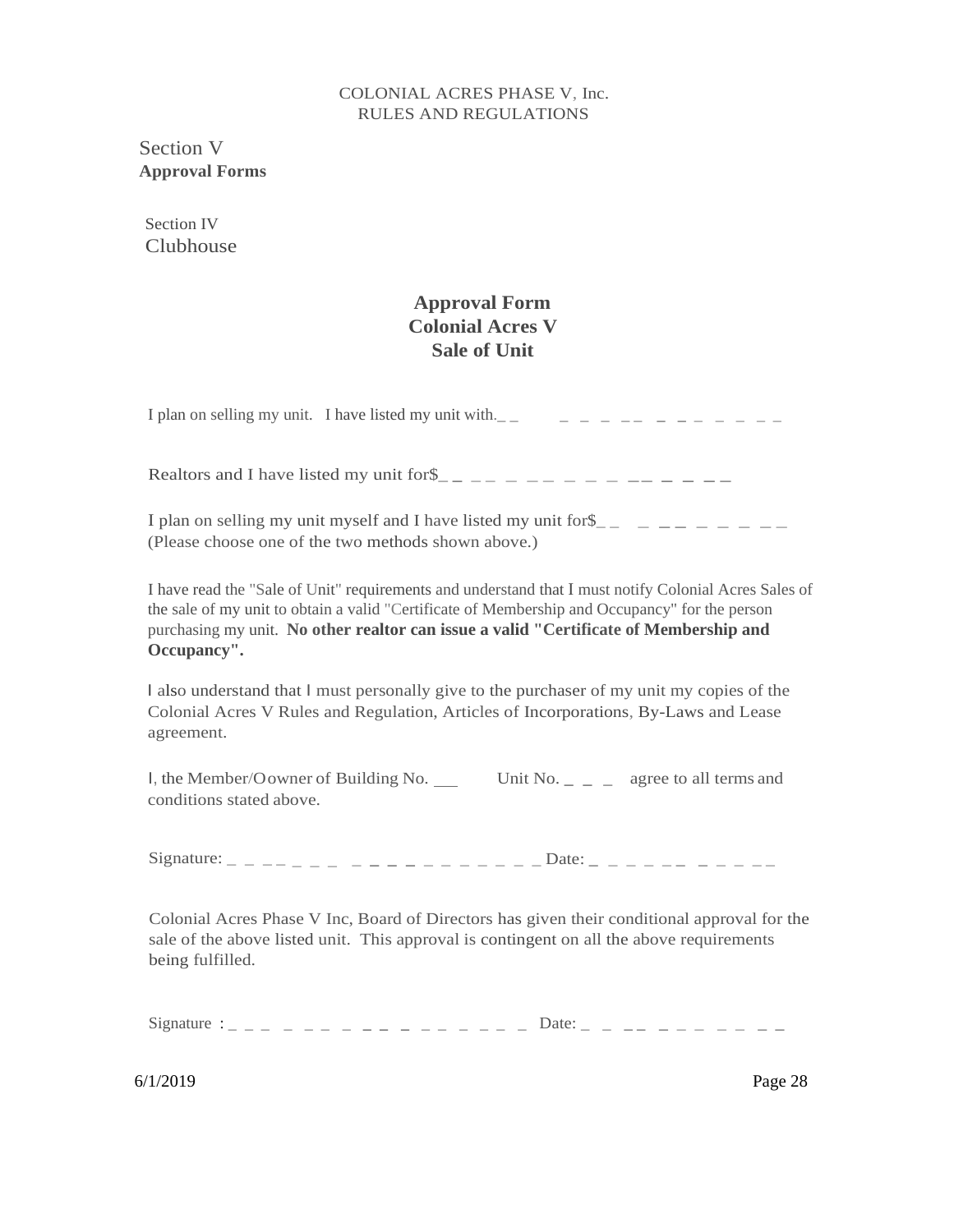Section V **Approval Forms**

## *Patio Enclosures and Finished Basement Contractor Installed*

## **Patio Enclosure and Finished Basements:**

Patio enclosures or any basement finishing may be through any contractor of the Member/Occupants choice, providing the following procedures are followed.

- All contractors must be licensed by the State of Michigan
- The contractor must supply a "Certificate of Workmen's Compensation and Liability Insurance to the Property ManagementOffice.
- The contractor must draw all the necessary permits from the city of South Lyon. A final inspection copy must also be filed with the Property Management Office.
- The Homeowner must provide color samples of the exterior of the patio enclosure to the Board of Directors.
- Patio enclosure additions must conform to existing patio enclosures; same style windows, roof, siding and paint.

Each year, the Board will publish the paint brand name, color and store address where the paint may be purchased.

Colonial Acres Phase V, Inc has given its conditional approval for a Patio Enclosure and /or a Finished Basement; contractor installed. This approval is contingent on the fact that all the above requirements will be fulfilled.

Signature: \_ \_ \_ \_ \_ \_ \_ \_ \_ \_ \_ \_ \_ \_ \_Date: \_ Colonial Acres Phase V, Inc.

I/we the Member/Occupant of building  $\#$  \_\_\_\_\_\_\_\_\_\_\_\_\_\_\_\_\_\_\_\_\_\_\_\_\_\_\_, agree to all terms and conditions stated above.

Signature: \_ \_ \_ \_ \_ \_ \_ \_ \_ \_ \_ \_ \_ \_Date: \_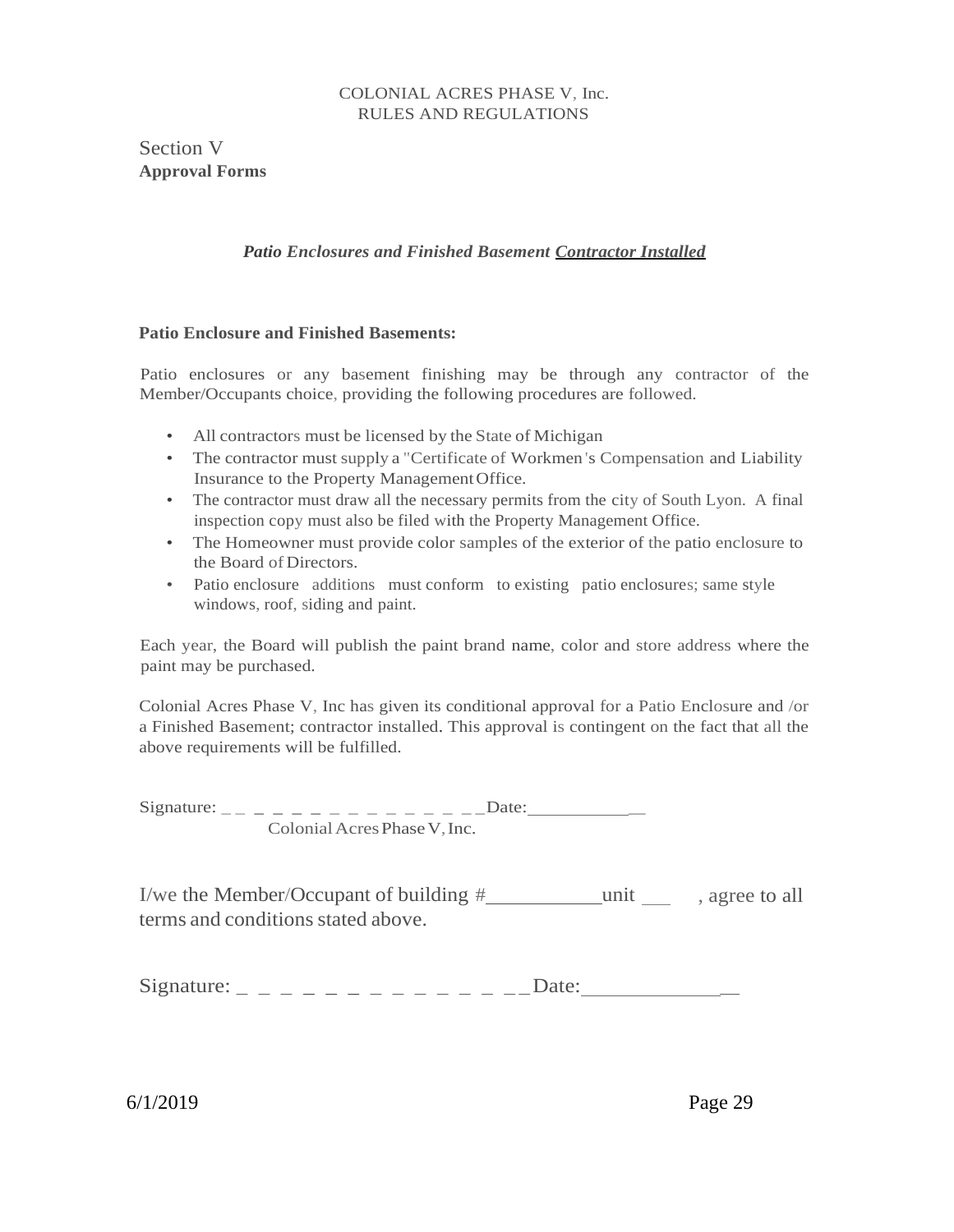Section V **Approval Forms**

## *Finished Basements Owner Installed*

#### <span id="page-30-0"></span>**Finished Basements:**

The Member/Occupant may finish their own basement providing all proper permits have been drawn.

- Electric
- Plumbing
- Rough Carpentry
- Inspection by the city of South Lyon Building Department, a final copy must also be filed with the Property Management Office.

When the basement is finished, access must be provided to the inside shut-off valves for the front and rear outside faucets. Access must also be provided for plumbing in the floor truss area. **Do not drywall the ceiling in the basement.** Installed drywall in the ceiling limits access and can cause soot problems due to lack of air circulations. If drywall is installed and access is required for repairs, it will be the Member/Occupant' s responsibility for the cost of removal.

The aforementioned procedures have been established to protect the Member /Occupant and the Cooperative Corporation from lawsuits as a result of personal injuries and/or property damage.

Colonial Acres Phase V, Inc. has given its conditional approval for a *Finished Basement owner installed.* This approval is contingent of the fact that all the above requirements will be fulfilled.

Signature:  $\angle$  \_ \_ \_ \_ \_ \_ \_ \_ \_ \_ \_ \_ \_ \_ Date: \_ \_ \_ \_ \_ \_ \_

Colonial Acres Phase V, Inc.

I/we the Member/Occupant of building  $\#$   $\_$   $\_$   $\_$   $\_$  Unit  $\_$ , agree to all terms and conditions stated above.

Signature:  $\frac{1}{2} - \frac{1}{2} - \frac{1}{2} - \frac{1}{2} - \frac{1}{2} - \frac{1}{2}$  Date: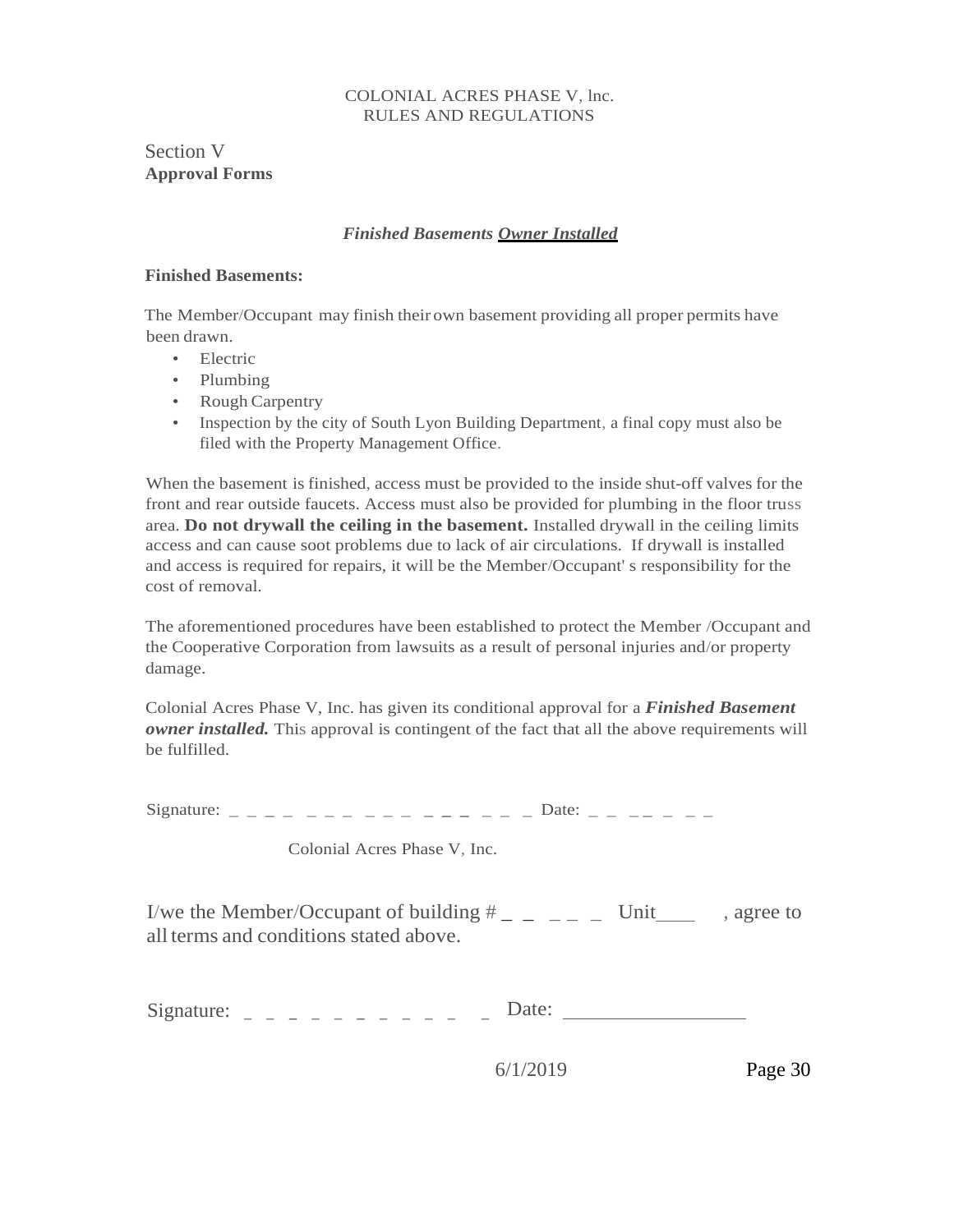Section V **Approval Forms**

#### *Replacement Windows*

#### <span id="page-31-0"></span>**Replacement Windows:**

Windows are the responsibility of the Member/Occupant. Before installing replacement windows, **written approval is required** from The Board of Directors. The Board of Directors does not advocate the installation of any particular window manufacturer. **That choice is strictly up to the Member/Occupant.** The style of window (i.e., vertical slider, casement, bay) shall be at the discretion of the Board. All windows must meet ingress and egress codes of the Building Department.

Replacement windows must fit the existing window opening. Window color must be as follows:

- I. Dark brown wood buildings must install either dark brown ortan.
- 2. Light brown wood buildings must install dark brown, tan or sandstone.
- 3. Vinyl buildings must install tan, sandstone, cream or white.

Interior color is solely the choice of the member/occupant. All newly installed windows must be installed according to the following regulations:

- The old window is removed
- Insulation must be replaced if removed during the demolition phase
- New window installation
- Replacement of window trim is required if damaged during window removal. (i.e. wood trim on wood buildings or vinyl trim on vinyl buildings.)
- Caulking is required.
- No part of the new window is allowed to overlap any existing trim.
- Prime and paint on the new wood trim isthe responsibilityof the member/occupant. This can be addressed by the window installer or the member /occupant.

Upon completion of window installation, the member/occupant must contact the cooperative for final inspection. Installations that do not meet the above stated criteria are the responsibility of the member/occupant to correct.

Signature :\_ \_ \_ \_ \_ \_ \_ \_ \_ \_ \_ \_ \_ \_ Date:\_ \_ \_ \_ \_

Colonial Acres Phase V, Inc.

I/we, the Member/Occupant of building#  $\qquad$   $\qquad$   $\qquad$   $\qquad$   $\qquad$   $\qquad$   $\qquad$   $\qquad$   $\qquad$   $\qquad$   $\qquad$   $\qquad$   $\qquad$   $\qquad$   $\qquad$   $\qquad$   $\qquad$   $\qquad$   $\qquad$   $\qquad$   $\qquad$   $\qquad$   $\qquad$   $\qquad$   $\qquad$   $\qquad$   $\qquad$   $\qquad$   $\qquad$   $\qquad$   $\$ agree to all the terms and conditions stated above.

 $Signature:$  \_ \_ \_ \_ \_ \_ \_ \_ \_ \_ \_ \_ \_ \_ \_ \_ Date: \_ \_ \_ \_ \_ \_ Member/Occupant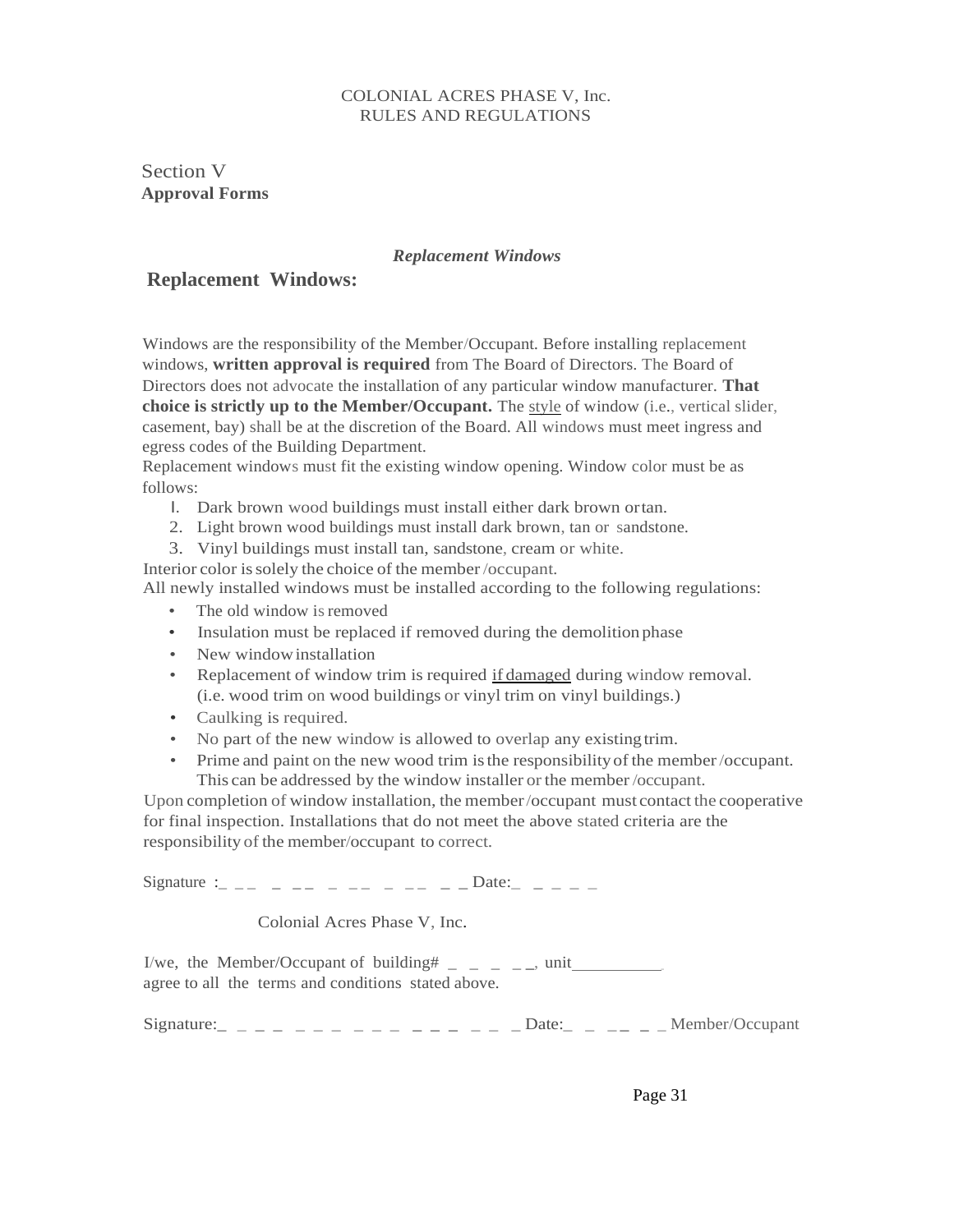<span id="page-32-0"></span>Section V **Approval Forms**

#### *Front Door Replacement*

#### **Front Entrance Door Replacement:**

Member/Occupants wishing to change their front door must adhere to the following requirements:

- The replacement door must be an Exterior Door and may be wood, fiberglass or metal.
- The existing opening may not be altered.

The color must be as follows:

- Dark brown wood buildings may install dark brown or a darker shade of tan
- Light brown wood building may install dark brown or a lighter shade of tan
- Vinyl buildings may install tan, cream or white.
- Dead bolt locks may be installed on the front door. The Member/Occupant must leave a spare key with a third party and notify the **Property Management Office** about said person.
- A picture of the proposed new door must be submitted with the approval form.

Colonial Acres Phase V, Inc. has given its conditional approval for *front door replacement.* This approval is contingent on the fact that all the above requirement s will be fulfilled.

|  |  |  | ---------- |
|--|--|--|------------|

Colonial Acres Phase V, Inc.

I/we the Member/Occupant of building # \_ \_ \_ \_ unit ,agree to all terms and condition s stated above.

Sig nature : \_ \_ \_ \_ \_ \_ \_ \_ \_ \_ \_ \_ \_ \_ Date \_ \_ \_ \_ \_ \_ \_ \_ \_ \_ \_

Page 32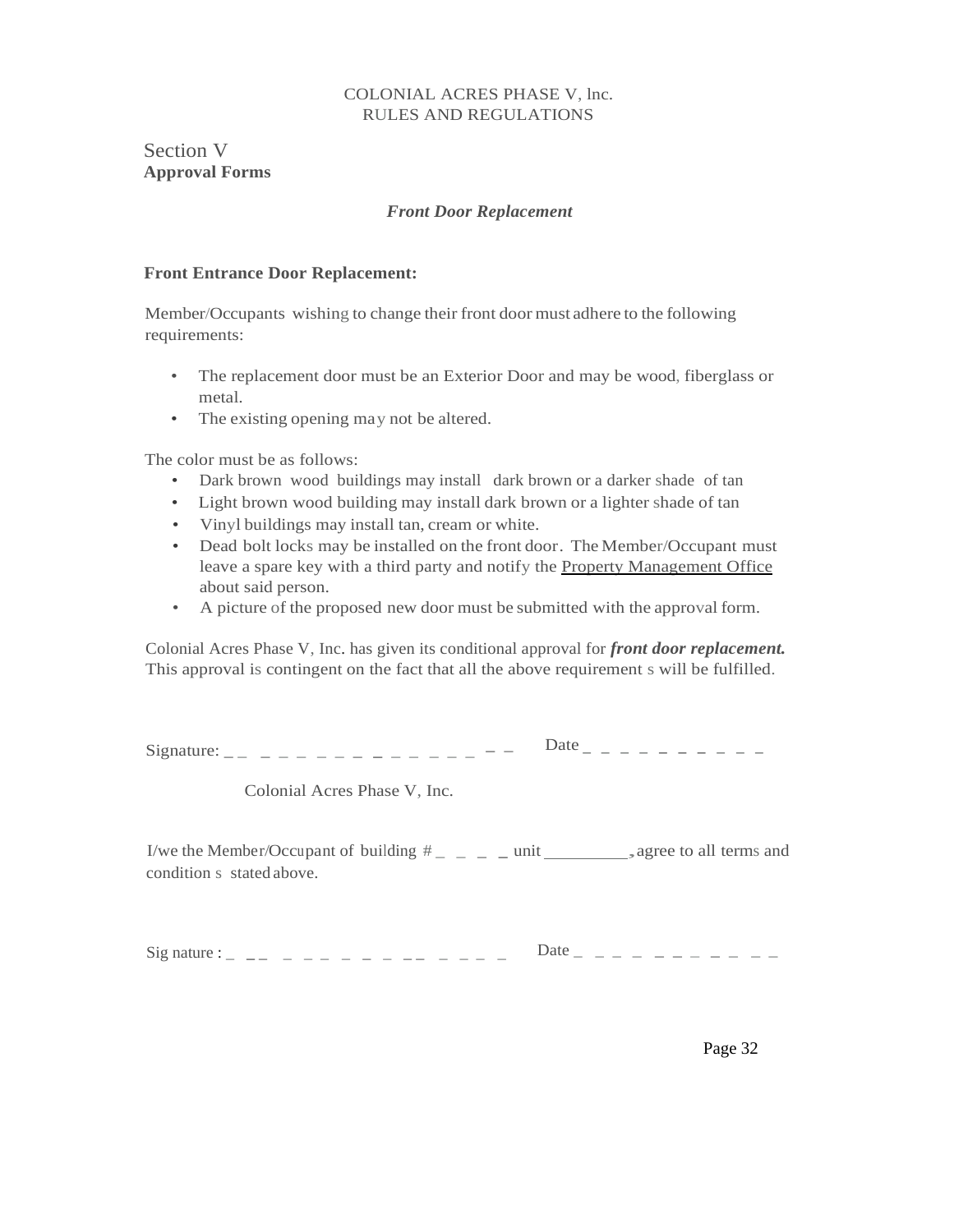## <span id="page-33-0"></span>Section V **Approval Forms**

#### *Roof over Rear Wood Deck or Cement Slab*

The Member/Occupant may build a roof over the 10'X 12' wood deck or cement slab originally installed by the building at the rear of their unit. Member/Occupants who build a roof over the deck or cement slab lose maintenance coverage for the deck or slab. Maintenance of the deck or cement slab becomes the responsibility of the Member/Occupant. Roof construction may be through any Contractor of the Member/Occupants choice, or by the Member/Occupant, providing the following procedures are followed:

- All Contractors must be licensed by the State of Michigan.
- The Contractor must supply a "Certificate of Workman 's Compensation" and "Liability Insurance" to the Property Management Office.
- The Contractor or the Member/Occupant must draw all the necessary permits from the city of South Lyon, Michigan. A final copy should also be filed with the Property Management Office.
- The Contractor of the Member/Occupant must provide detail plans to the Board of Directors.
- All wood areas of the structure must be stain/painted to match the existing color of the building.
- Roof shingles must be the same brand and color matching the existing shingles on the building.
- The roof structure may not extend beyond the original  $10'X12'$  deck/slab area. The roof only may extend over the rear edge of the deck/slab a maximum of 6".
- The Member/Occupant may not hang **anything** from the roof or any other part of the structure with the exception of hanging plants.
- The Member /Occupant agrees to assume all responsibility for liability and/or damage to the building, grounds etc. that may occur during construction and to maintenance of the structure.

Colonial Acres Phase V, Inc. has given its conditional approval for *roof over rear wood deck or cement slab.* This approval is contingent on the fact that all the above requirements will be fulfilled.

|                              | Date: |
|------------------------------|-------|
| Colonial Acres Phase V. Inc. |       |

I/we the Member/Occupant of building  $\#$   $\_$   $\_$   $\_$   $\_$  unit  $\_$ , agree to all terms and conditions stated above.

Signature:  $\frac{1}{2}$  \_ \_ \_ \_ \_ \_ \_ \_ \_ \_ \_ \_ \_ Date: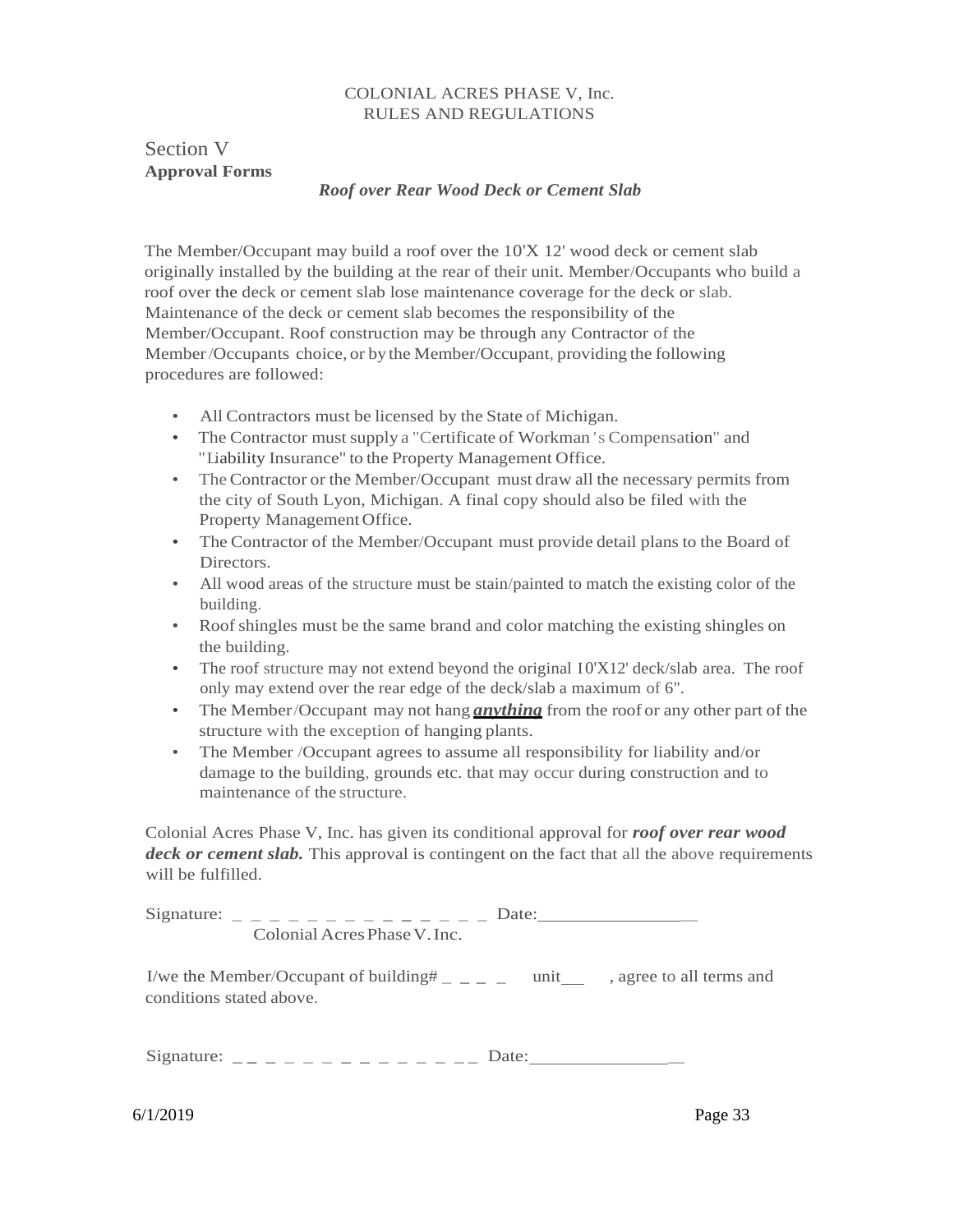## Section V **Approval Forms**

#### *Rear Privacy Fence*

## <span id="page-34-0"></span>**Rear Privacy Fence**

The Member/Occupant may build a privacy fence at the rear of the building between their unit and their neighbor under the following conditions:

- Construction must be wood or compositematerial.
- The fence must be of a natural color to closely match the color of the building.
- The height of the fence at the building end must not exceed 5'6". The maximum height at the other end is 3' and must not extend beyond the patiodeck.
- The top edge of the fence must angle from 5' 6" down to 3' so as not to restrict the neighbors view.
- The fence must be on either side of the electric meter and not between the meters.
- The Member/Occupant agrees to assume all responsibility for liability and/or damage to the building, grounds etc. that may occur duringconstruction and to maintenance of the fence.

Colonial Acres Phase V, Inc. has given its conditional approval for rear privacy fence. This approval is contingent on the fact that all above requirements will be fulfilled.

Signature: \_ \_ \_ \_ \_ \_ \_ \_ \_ \_ \_ \_ \_ \_ Date:

Colonial Acres Phase V, Inc.

I/we the Member/Occupant of building  $\#$   $\_\_$   $\_\_$   $\_\_$  unit  $\_\_$   $\_\_$  agree to all terms and conditions stated above.

|                  | Date: |
|------------------|-------|
| Member /Occupant |       |

| Signature: _ _ _ _ _ _ _ _ _ _ _ _ _ _ _ _ |  |  |  |  |  | Date $- - - - -$ |  |  |  |  |
|--------------------------------------------|--|--|--|--|--|------------------|--|--|--|--|
| Neighbor                                   |  |  |  |  |  |                  |  |  |  |  |

Page 34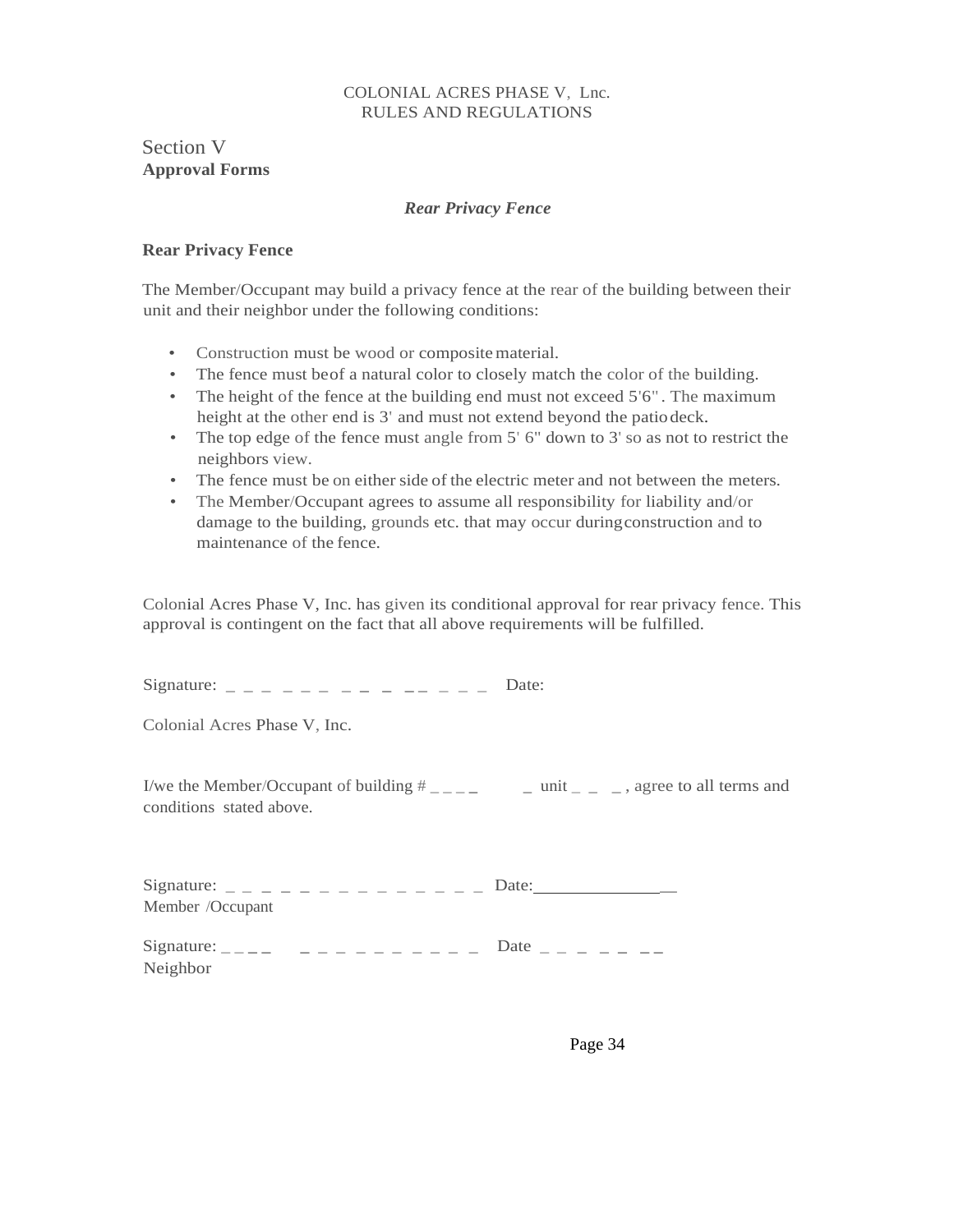# Section V **Approval Forms**

# **SATELLITE DISH RULES AND REGULATIONS**

#### *Satellite Dishes and Other Exterior Communication Sending or Receiving Devices:*

Member/Occupants are encouraged to utilize existing cable hook-ups to obtain outside TV broadcast. In the event that it is desired or necessary to utilize a satellite dish or other sending or receiving devise for reception the following rules apply:

#### **Accepted attachment locations:**

- Ground level of front interior courtyard
- Rear owner landscaped area at ground level
- Owner side of rear privacy fence
- Any location on member owned sunroom

#### **Unacceptable attachment locations:**

- Main building roof
- Main building siding
- Main building brick walls
- Front courtyard brick walls
- Bus stops
- Vinyl siding

Attaching these devices to wood fences, sunrooms or any other "acceptable attachment location ", automatically becomes the responsibility of the unit owner to repair or replace any damage caused by the attachment of said devise.

Colonial Acres Phase V, lnc. has given its conditional approval to install a satellite dish and/or sending or receiving assembly and/or variance. This approval is contingent on the fact that all the above requirements will be fulfilled by the Member/Occupant.

Signature \_ \_ \_ \_ \_ \_ \_ \_ \_ \_ \_ \_ \_ \_ Date\_ \_ \_ \_ \_ \_ \_ \_ \_ \_

Colonial Acres Phase V, Inc.

I/we, the Member /Occupant of building  $\#_{\_ \text{---}}$ , unit  $\_$ , agree to all terms and conditions stated above.

Signature \_ \_ \_ \_ \_ \_ \_ \_ \_ \_ \_ \_ \_ \_ \_ \_ \_ \_ Date- - - - - - - - - -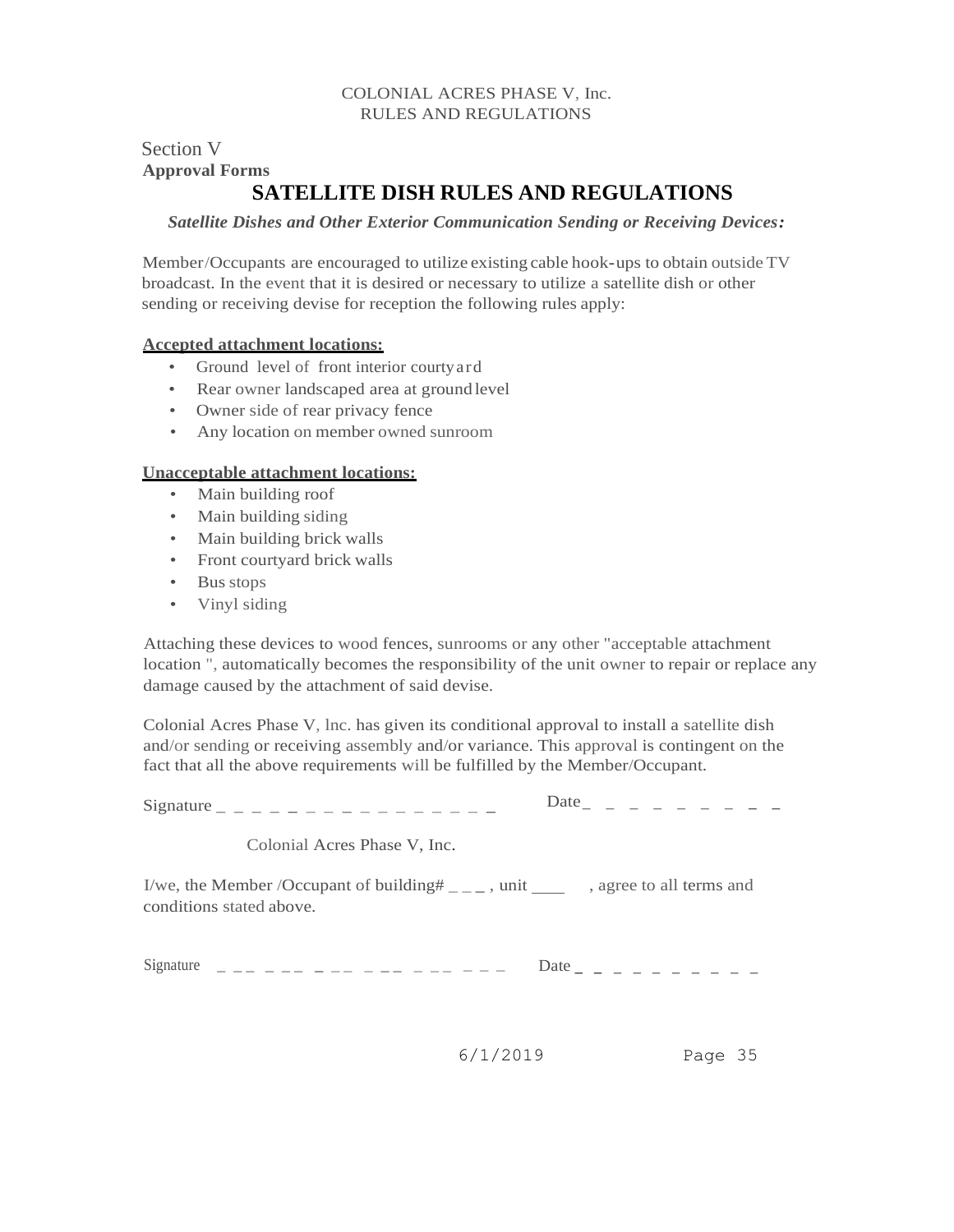## <span id="page-36-0"></span>Section V **Approval Forms**

#### *Rain Gutters*

Rain Gutters may be installed on the Member/Occupant's unit; however, no holes may be cut in the siding or knock out of bricks to facilitate down spouts. Any damage to the building or grounds as a result of gutter installation will be the Member /Occupant' s responsibility. Gutters may not be installed until all landscaping is complete around the building. Gutters must match the color of the Member/Occupants building. If both affected Member/Occupants agree, gutters may be installed on the roof of the two unit's entrance way (Bus Stop). Down spouts should be run on the outside courtyard wall/fence and splash block should be used at the ends of the down spouts.

Colonial Acres Phase V, Inc. has given its conditional approval for *rain gutter installation.* This approval is contingent on the fact that all the above requirements will be fulfilled.

| Colonial Acres Phase V, Inc. |  |  |  |  |  |  |
|------------------------------|--|--|--|--|--|--|

I/we the Member/Occupant of building# $\_\_\_\_\_\_\_\$ unit $\_\_\_\_\_\$ gree to allterms and conditions stated above.

Signature:  $- - - - - - - - - - - - - - -$  Date: